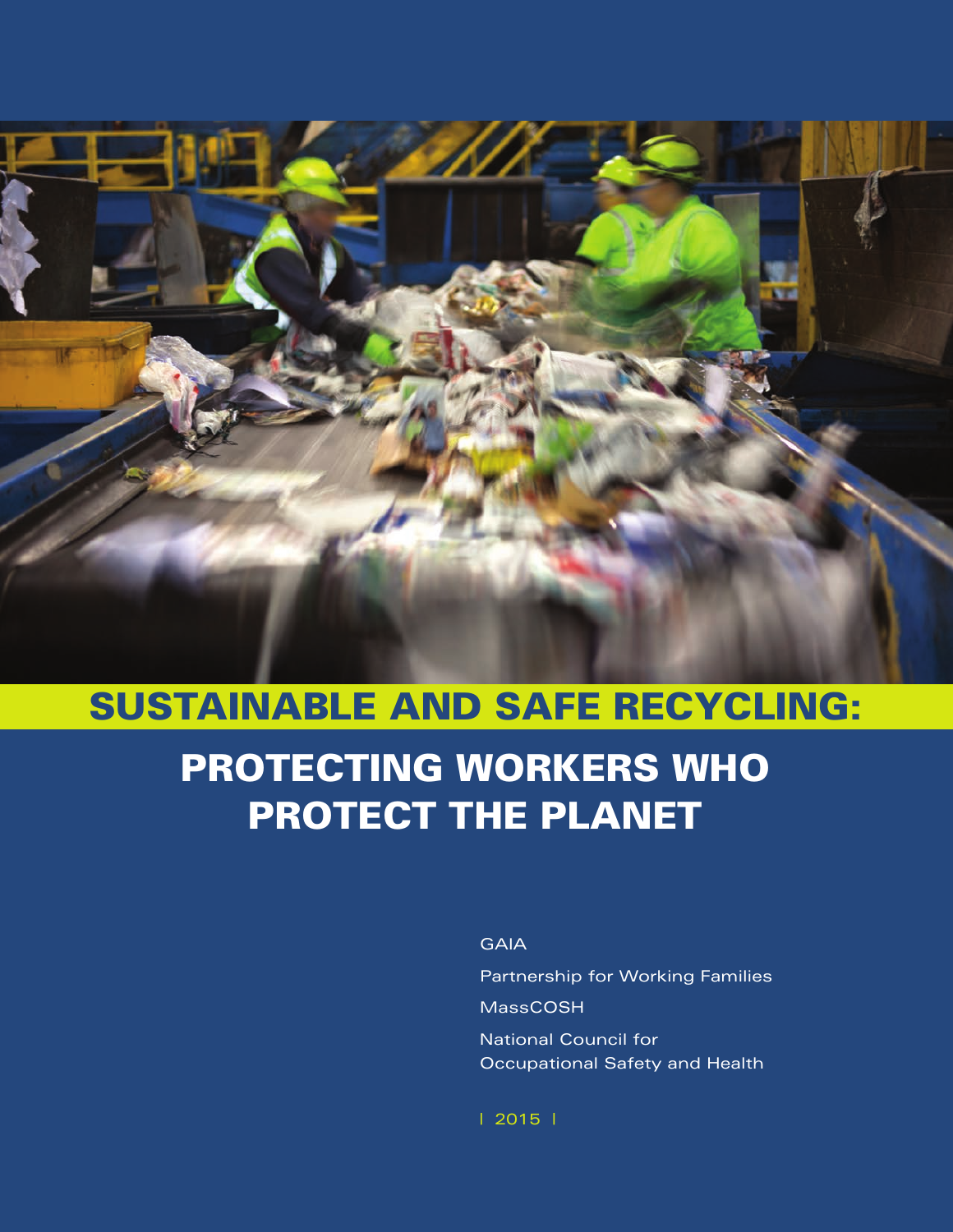## **THE FOLLOWING SPECIALISTS CONTRIBUTED TO THE RESEARCH, WRITING AND PREPARATION OF THIS REPORT:**

**Tolle Graham,** *Labor and Environment Coordinator, Massachusetts Coalition for Occupational Safety and Health (MassCOSH)*

**Jamie Tessler, MPH,** *Health and Safety Consultant to the Massachusetts Coalition for Occupational Safety and Health (MassCOSH)*

**Peter Orris, MD, MPH,** *Professor & Chief, Occupational and Environmental Medicine, University of Illinois, Hospital and Health Sciences System*

**Joanna Shimek, PhD, MS,** *Clinical Assistant Professor, University of Indiana School of Public Health*

**Monica Wilson,** *U.S. and Canada Program Director, GAIA*

**Hays Witt,** *Transforming Trash Program Director, Partnership for Working Families*

#### **ACKNOWLEDGEMENTS:**

**This report was developed with assistance from Randy Rabinowitz, Occupational Safety and Health Law Project; Garrett Brown; Ben Beach, Legal Director, Partnership for Working Families, and many others who shared their expertise on this topic.**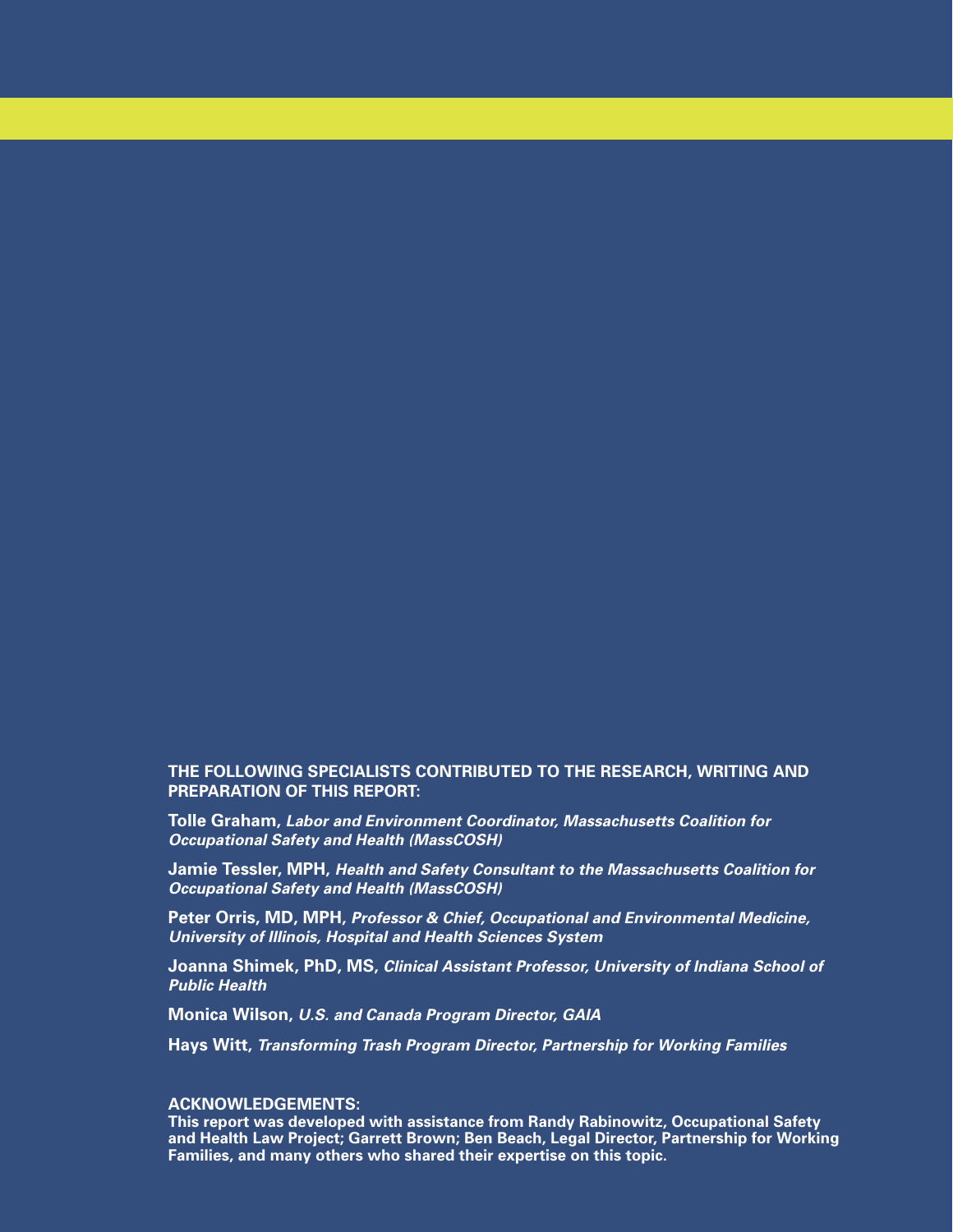# **ACHIEVING SUSTAINABLE AND SAFE RECYCLING**

**Zero waste is the future.** Growth in the recycling economy has the potential to not only conserve the environment, but also create 1.5 million new jobs. But research indicates that recycling work can be dangerous, with injury rates more than double the national average. By addressing this problem, local governments have an opportunity to secure the sustainability and health of their cities while ensuring that recycling jobs are good jobs. Recyclers deserve safe working conditions, as they protect public health and the planet from waste, pollution, and resource depletion.

The environmental necessity of recycling is well-established: achieving a 75% recycling rate would yield greenhouse gas emission reductions equivalent to shutting down one-fifth of all U.S. coal power plants (Tellus 2011). A growing number of cities recognize recycling as a key component of their local climate action plans (West Coast Climate and Materials Management Forum 2012). In short, recycling provides proven benefits for clean air and waste reduction, and along with other zero waste strategies it can offer a critical pathway for municipalities to achieve sustainable growth.

Recycling can also play a key role in urban job creation strategies. At our current national recycling rate of 34.5%, the U.S. recycling industry employs nearly 1 million people and generates billions of dollars of economic activity annually (Tellus 2011, USEPA 2012). Studies have shown that recycling creates at least 10 times as many jobs per ton of waste as disposal in either incinerators or landfills, and that investments in recycling, composting, and recycling reliant manufacturing could produce 1.5 million more jobs across the country.

But recycling workers face serious hazards on the job. In too many cities across the country, sorters work in loud and dusty facilities where they are often exposed to extreme temperatures. Working long hours, they lean over conveyor belts sorting materials – pulling out things that don't belong, ensuring the best quality materials are bundled together for the highest value. They work with heavy equipment in dangerous situations – climbing onto and into massive conveyor belts and balers to clean them. They maneuver past huge front-end loaders and forklifts, and walk by heavy bales of material that, when unsafely managed, can fall on workers who are in the wrong place at the wrong time. Moreover, they deal with an array of inherently unsafe materials that should not be on the recycling line – used needles, chemicals, dead animals and broken glass. As a result of these un-

safe conditions, recycling workers face above-average injury rates and are sometimes even killed on the job. Many recycling sorters are employed by temp agencies, further increasing the likelihood that they won't have the training or experience needed to do their job safely.

But it doesn't have to be this way. Occupational hazards can be mitigated, and in some cases eliminated, with a combination of engineering controls, improved safety systems, work practices, and extensive training. There are important actions and best management practices that cities can and should take to improve recycling jobs. Cities that offer curbside recycling service generally contract with private companies to process recyclable materials collected from households. To ensure safe and dignified recycling jobs, municipal governments must require rigorous health and safety standards in recycling contracts.

This report offers a unique inside look at the working conditions faced by recycling workers across the United States, as well as a series of specific policy recommendations that municipal decision makers should follow to improve industry accountability and health and safety outcomes. It also includes practical recommendations for public education programs that can prevent dangerous materials from entering the recycling stream. Our analysis is based on occupational health studies, OSHA reports about health and safety violations, articles from news media and industry trade publications, interviews with recycling workers, and first-hand observation of recycling work.

Our findings underscore the need for urgent action to improve health and safety conditions for recycling workers. Improving the recycling sector overall is not only possible – it's imperative for averting today's ecological crises, and protecting the health and well-being of this important group of climate workers who protect us all.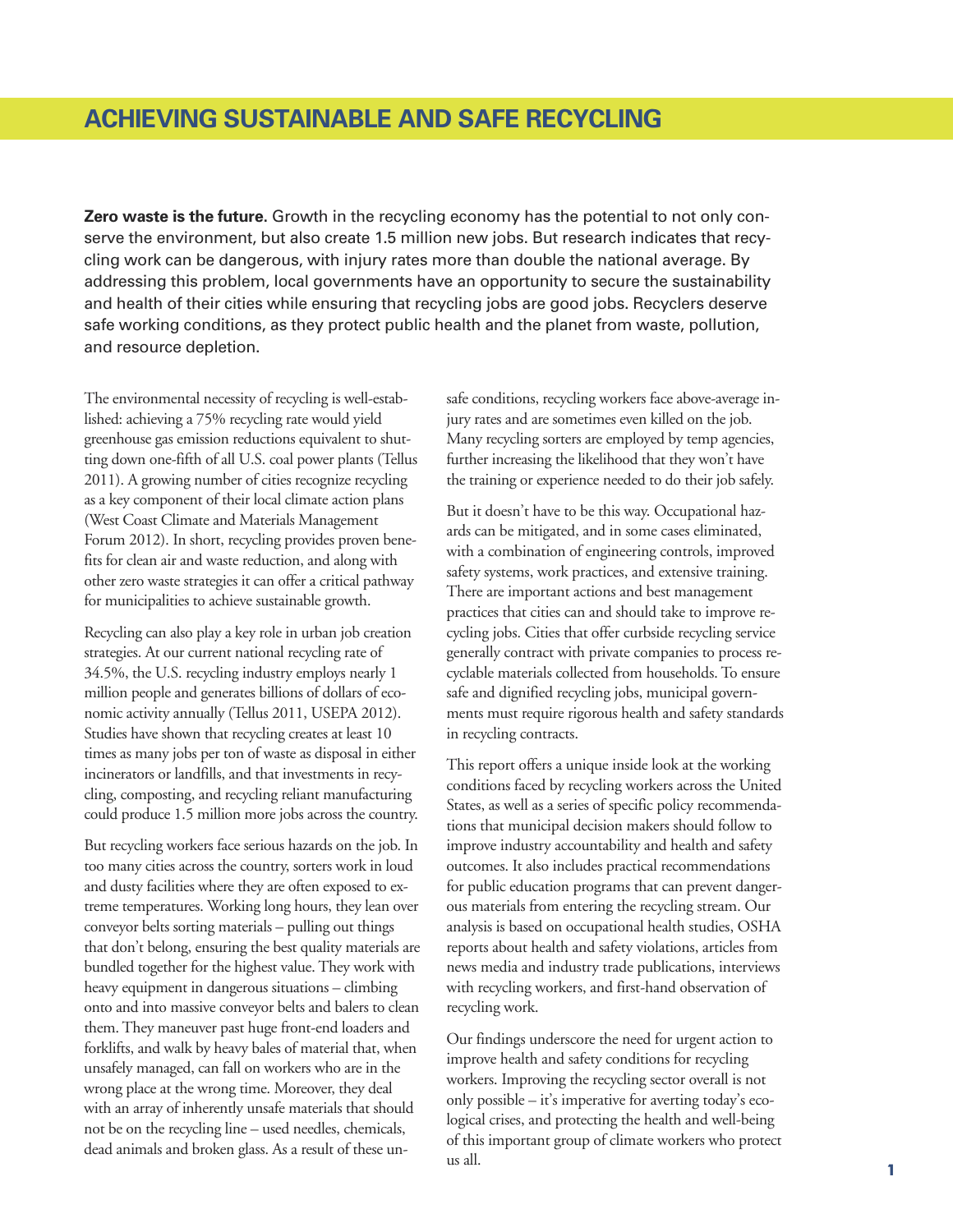

*Bulldozer moving collected recyclables*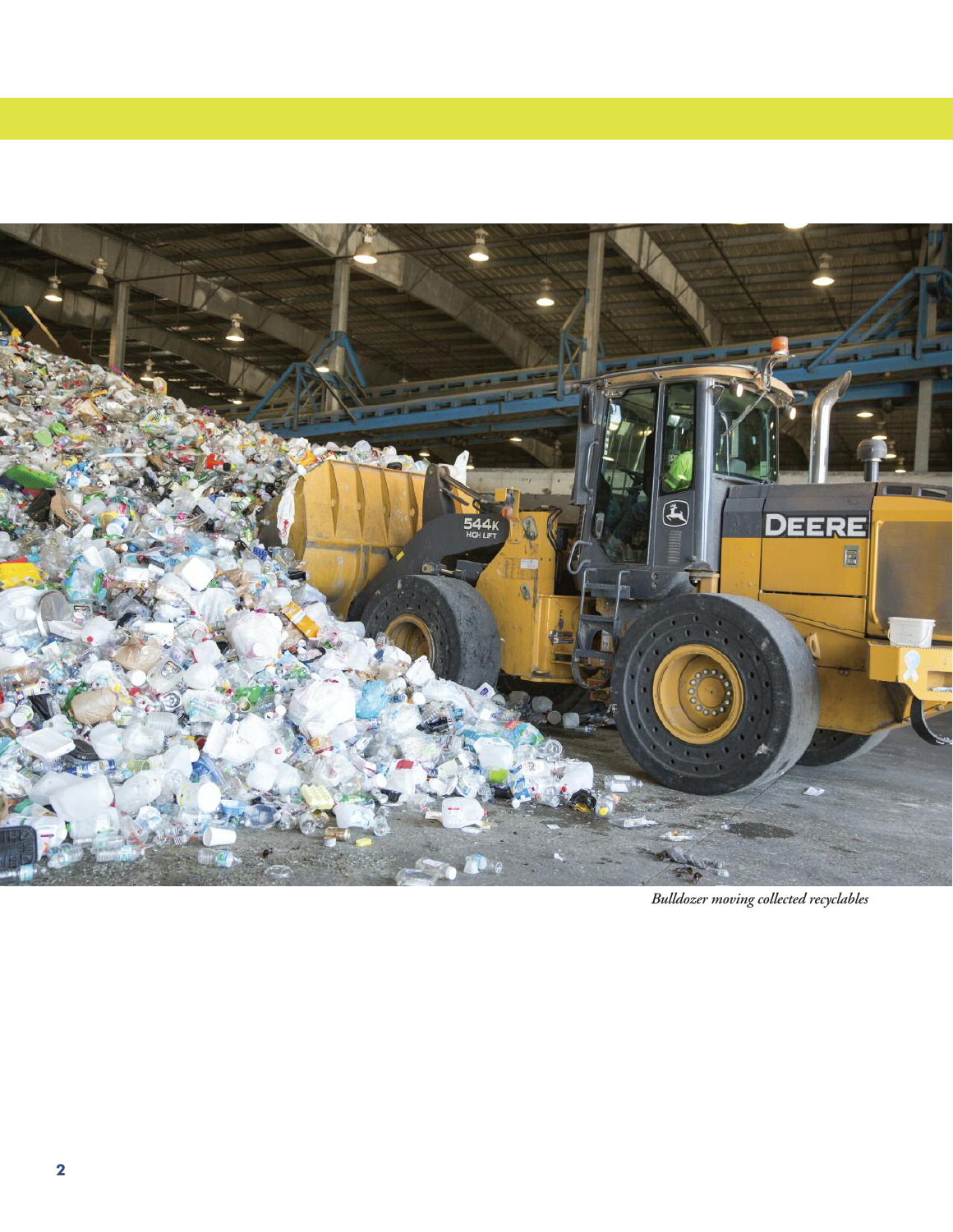# **RECYCLING WORK: ESSENTIAL BUT HIGH-RISK**

Across the United States, there are approximately 21,000 workers who process recyclable materials after they've been collected by city or private waste collection crews and taken to the local Materials Recovery Facility (MRF) (U.S. Census 2014). At the MRF, glass, paper and metals are sorted into different materials streams by machines and by hand, with recycling workers pulling items off conveyor belts for sorting as they pass by.

MRFs are dependent on hand sorting to ensure that the highest quality and cleanest recyclable materials are extracted. Workers also sort out mistakes (non-recyclable or hazardous materials), which are removed and sent to waste disposal facilities. Hand sorting ensures that materials collected for recycling can be most efficiently turned into high-grade feedstock that fetches the best prices in the marketplace for recyclable material. Depending on the contract terms between cities and recycling providers, profit-sharing arrangements can bring in additional revenue to cities from the sale of recycled materials.

The work that recycling sorters do is essential to the overall functioning of the system. Yet their work is also dangerous. The combination of repetitive motion in awkward positions, exposure to extreme heat and cold, working around heavy machinery and moving vehicles, and the unpredictable nature of the materials that come into recycling facilities means that recycling workers face high workplace injury rates.

The following sections review occupational health studies, reports from news media and industry trade publications, OSHA reports about health and safety violations, interviews with recycling workers <sup>i</sup> and firsthand observation of recycling work to document the kinds of injuries, hazards, and even fatalities that MRF workers experience.

# **For recycling workers, going to work can be fatal**

Seventeen workers were killed on the job at recycling MRFs between 2011 and 2013 (OSHA 2015a). OSHA accident reports and fatality records as well as news media reports illustrate the range of hazards that

## **News Reports Describe Recycling Worker Tragedies**

**St. Louis Co. man dies after getting caught in compactor** *St. Louis Post-Dispatch*, Kim Bell, June 13, 2011 (Bell 2011)

**Northampton recycling plant worker injured on the job dies** *The Morning Call*, Tracy Jordan, October 3, 2011 (Jordan 2011)

**Horror as worker is crushed by trash compactor in Brooklyn** *New York Post*, Georgett Roberts, March 16, 2013 (Roberts 2013)

**Fayette man fatally crushed by bales of paper** *The Tribune-Review*, December 20, 2011 (Tribune-Review 2011)

**Amputation at Recycling Plant Prompts OSHA Action in New Jersey**

*Waste Management World*, Ben Messenger, March 20, 2013 (Messenger 2013)

**Man run over at recycling center in North Bay** ABC7 News, March 12, 2013 (ABC7 News 2013)

contributed to these fatal incidents, including being struck by moving vehicles at MRFs (such as forklifts, bulldozers, and trucks), being caught or crushed in balers and other heavy machinery during maintenance or while attempting to clear jams, being crushed by falling bales, and being buried under tons of materials (OSHA 2011a, OSHA 2011b, OSHA 2012a, OSHA 2015b).

## *Excerpt from OSHA Accident Investigation (OSHA 2012a)*

**"Employee is Struck and Asphyxiated by Paper Load, Later Dies"**

**Republic Services, North Las Vegas, Nevada**

*At approximately 11:00 a.m. on June 8, 2012, Employee #1 was sorting and loading paper material onto a conveyor belt. The conveyor carried the paper into a processing area, where it was compacted and baled. At the beginning of the operation, the material was hand sorted to remove nonpaper items, after which it was deposited into a holding bay.*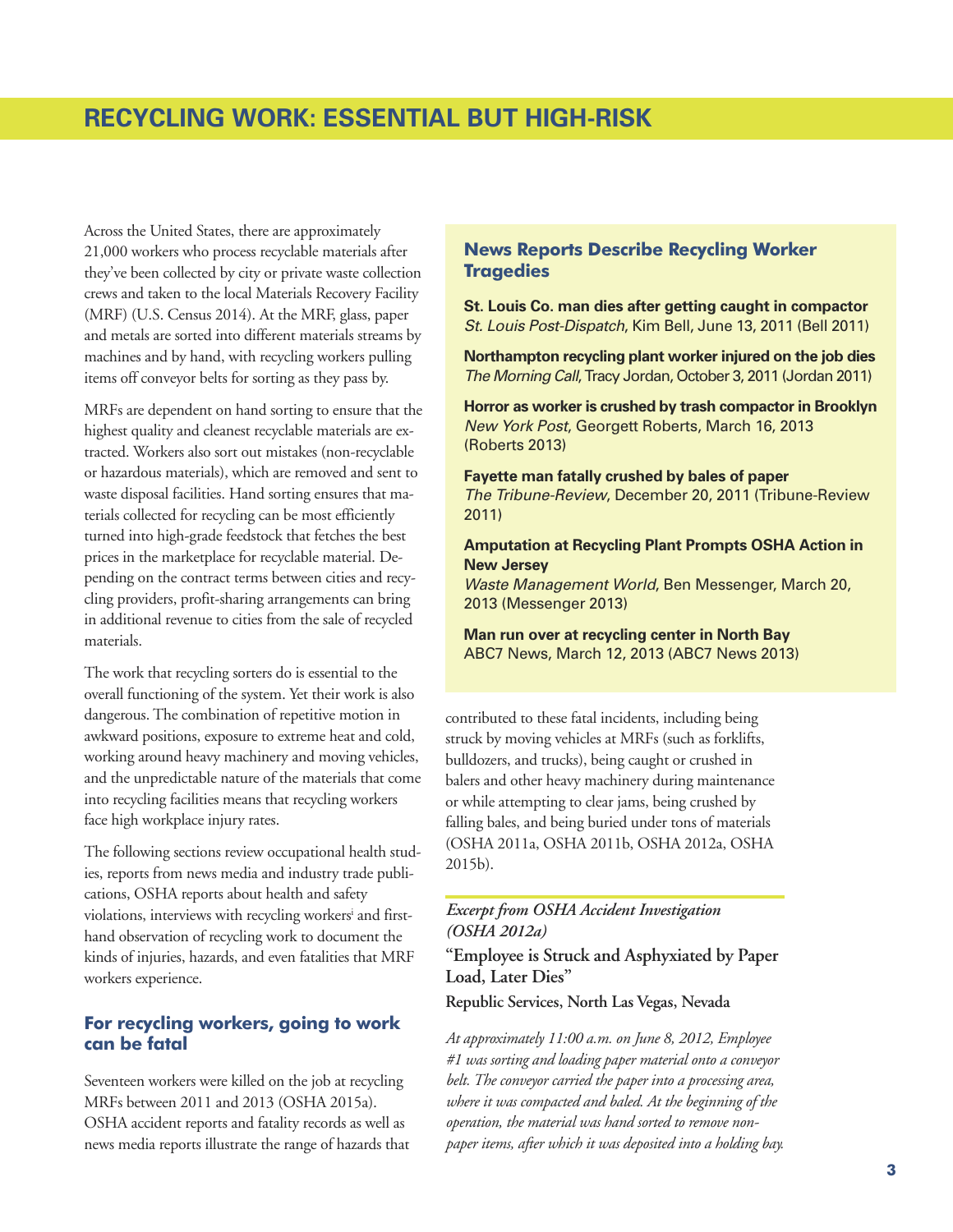*As material filled the holding bay, it was released onto the conveyor belt. On June 8, 2012, the amount of paper in the holding bay was significantly more than an average day's amount. Furthermore, the operation was delayed for approximately two hours because the paper was jammed in the holding bay due to its weight and compaction. Employee #1 was standing on the conveyor belt and pulling material from the holding bay by hand to break up the pile and move the material onto the conveyor more efficiently. While removing the jammed paper, he was struck and engulfed in a mound of paper, which was estimated to weigh approximately 2.5 tons. Coworkers discovered Employee #1 laying on the baler feed conveyor in the supine position covered by the paper load. Emergency medical personnel were summoned. They arrived and had an employee at the facility use a frontend loader to lift the material off of him. Employee #1 was transported to a medical center. At approximately 4:49 a.m. on June 14, 2012, he was pronounced dead after being removed from life support.*

# **Recycling workers are injured at higher rates than other workers, and injuries can be severe**

Fatality rates only paint a partial picture of the dangers MRF workers face. MRF workers are also injured on the job at high rates, and when they are, the consequences can be severe. The rate of nonfatal injury incidents in MRFs was 8.5 per 100 workers in 2012 (BLS 2014). This is much higher than the rate for all industries (3.5 per 100 workers) and higher than the average for all waste management and remediation services (5.1 per 100 workers) (BLS 2014).

Our review of OSHA citations found these examples to illustrate how unsafe conditions put MRF workers at risk.

- OSHA cited Eagle Recycling in North Bergen, New Jersey for multiple violations following the amputation of an employee's fingers. OSHA cited the company with a serious violation for failing to implement a lockout/tagout program to control potentially hazardous energy, among other violations (OSHA 2013a).
- An employee's leg was caught in a machine and severed at the Taft Recycling Center in Orlando,

Florida (Orlando Sentinel 2010). OSHA cited the facility operator Smurfit Stone for hazards including lack of lockout/tagout procedures and permit-required confined spaces (OSHA 2012b).

- The California Department of Industrial Relations' Division of Occupational Safety and Health (Cal/OSHA) cited American Reclamation, Inc., its subsidiary, South Coast Fibers, Inc. and their staffing agency, Steno Employment Services, Inc., with 36 safety violations the agency alleges put more than 60 sorters, drivers, helpers and mechanics at risk while on the job. Cal/OSHA issued five serious violations, including: a failure to follow a written program to prevent workers' entry into machinery before the energy is shut off, an unsafe work platform raised on a forklift, and various unguarded pieces of machinery that could lead to amputations and other serious injuries (California Department of Industrial Relations 2012).
- Old Atlanta Recycling in Atlanta, Georgia was cited for 15 serious safety violations. The multiple violations included failing to provide an energy control program for workers maintaining and servicing equipment to keep machines from accidentally starting up, to formally train powered industrial truck operators, and to guard a conveyor belt (OSHA 2012c).
- EDCO Waste and Recycling Services, Inc. of San Marcos, California, was cited by OSHA for an incident when an employee's hand was crushed inside a baler while the employee was performing maintenance (OSHA 2011c).
- The leg of an employee was caught by the moving ram of a baler at the Tonghua Materials Recovery Facility in Salinas, California (OSHA 2013b). The employee was hospitalized and treated for a fractured leg, and Cal/OSHA cited the facility for multiple violations, including violations related to moving machinery/equipment (OSHA 2013b).

Health and safety violations from these and other incidents described hazards including insufficient lockout/tagout procedures to protect workers cleaning heavy machinery, falling objects injuring workers, vehi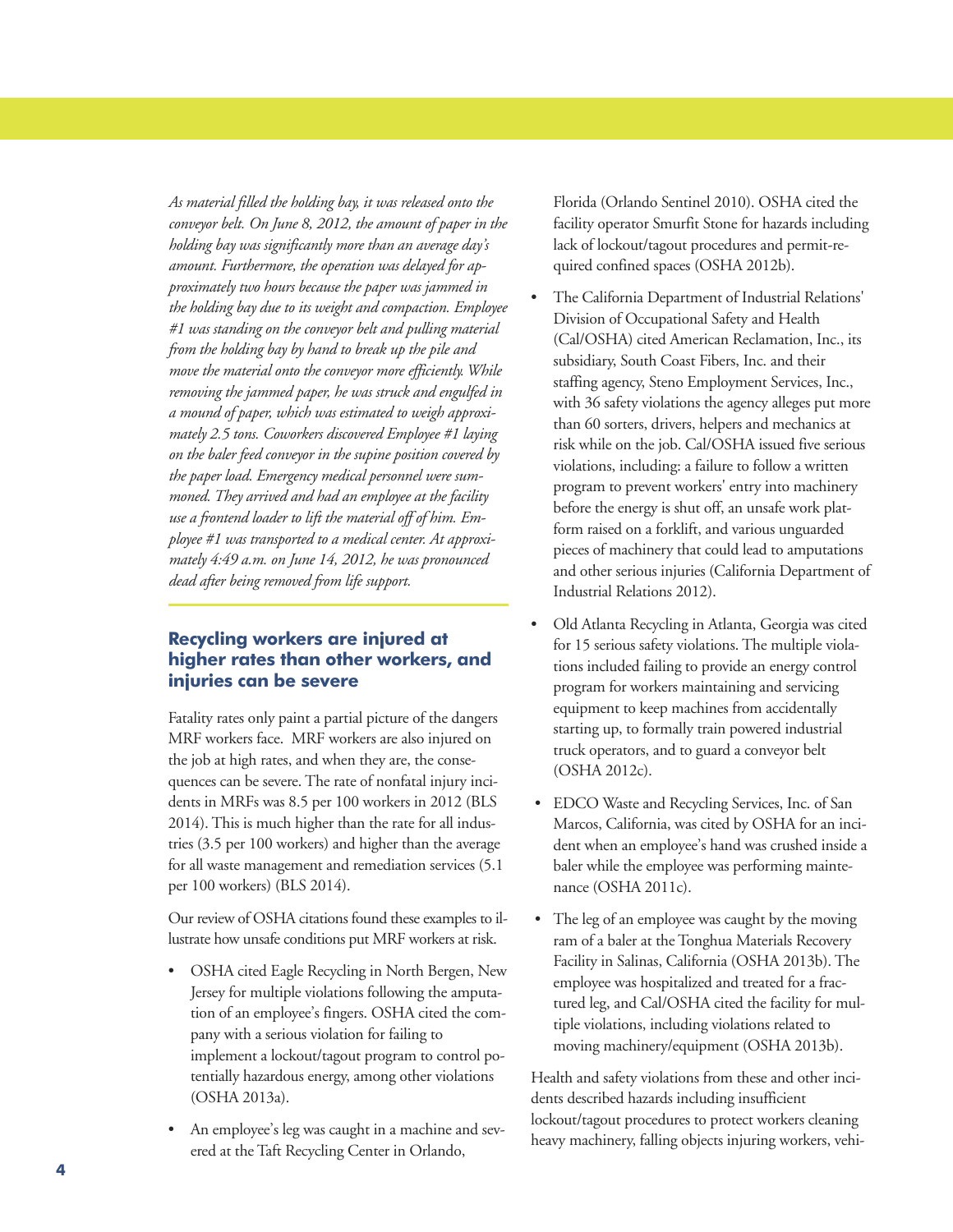cle operation hazards, and a lack of protective gear (2010a, 2011c, 2012b, 2012d, 2013a).

Because OSHA investigates so few workplaces in the first place (GAO 2009), this may only be the tip of the iceberg in terms of actual incidents. Additionally, frequent reliance on temporary workers and staffing agencies means that injuries are likely under-reported (see the "Temporary Workers in MRFs" sidebar on page 6 for more information).

Occupational health and safety studies and interviews found additional common hazards:

- In interviews, recycling workers reported injuries such as fingers caught in machinery, needle sticks, being struck by flying objects, and cuts from sharp materials. Workers also reported a range of ergonomic risks in their work.<sup>i</sup>
- 70% of recycling workers in a 2013 survey experienced an injury or illness from job exposures (Jamison 2013). The most common injuries identified were musculoskeletal disorders such as injuries to the back and knees (reported by 57% of workers), and scrapes and cuts (reported by 43% of workers).
- Another survey of recycling workers found health risks including dust, noise and smell, exposure to hazardous materials, facility hygiene, cuts, falls, repetitive motion, and stress (Espino and Kissinger 2011). Dust was the most frequent concern identified. Workers said that despite wearing a protective mask, it was difficult to breathe because of the amount of dust in the air. Stress was another major concern, and workers described "constant pressure from supervisors to work fast so as to not get fired." Workers also described opening large bags passing by on the conveyer belt, even though they couldn't see the contents of the bags before opening them to prepare themselves for possible hazards (Espino and Kissinger 2011).
- A study of temporary worker conditions in Massachusetts found MRF workers who had not been informed that vaccinations were required or that workers directly employed by the recycling company underwent routine medical examinations (Freeman and Gonos 2009).



*Forklift* operator moving bales of paper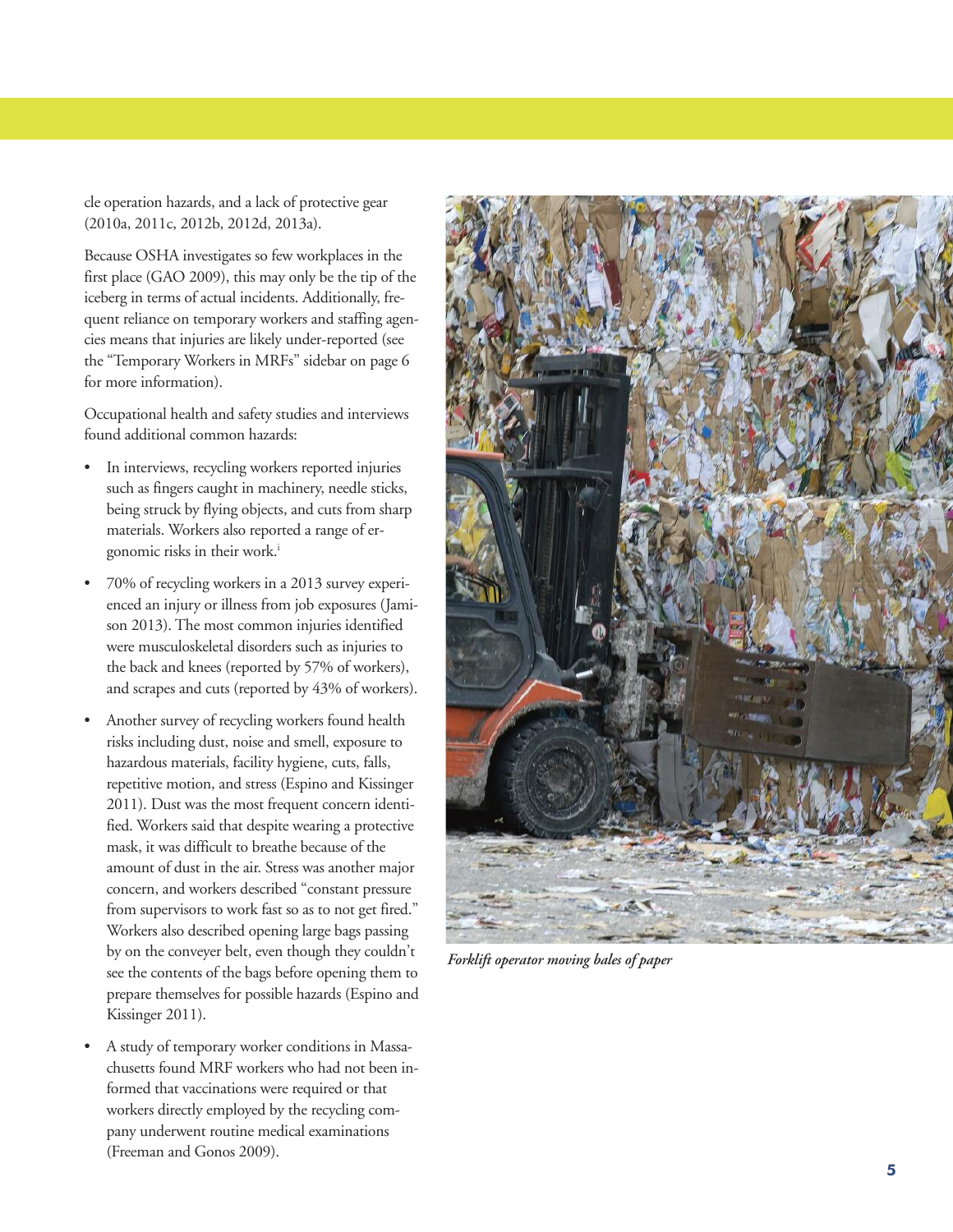### **Temporary workers in recycling MRFs**

Many waste and recycling companies rely heavily on temporary labor, and labor brokers and staffing agencies cater specifically to these industries. Elite Staffing, a major staffing agency, boasts that it provides staff to 90% of facilities run by "the largest provider of waste and environmental services in North America, servicing nearly 20 million municipal, commercial, industrial and residential customers" (Elite Staffing 2015).

The use of temporary labor is an important component of the industry's staffing practices. Even though the National Waste & Recycling Association (NWRA) usually does not weigh in on matters before the National Labor Relations Board, it filed an amicus brief in an ongoing NLRB case involving a temp agency supplying workers to a recycling MRF. In describing the issue, NWRA General Counsel David Biderman stated, "This case is very important to all employers, including waste and recycling companies. This is the first time we have filed with the NLRB in my 17 years at the Association" (National Waste & Recycling Association 2014).

Problems with the use of temp labor are well documented across a range of industries. Across all industries, temporary workers earn 22% less than their counterparts with regular jobs and suffer more frequent injury rates (Smith and McKenna 2014). A 2013 analysis of millions of workers' compensation claims from many industries found that temporary workers are at a significantly greater risk of being injured on the job than permanent employees (Grabell, Pierce and Larson 2013). Temp workers are often reluctant to raise health and safety concerns or report injuries to their employers, because temp workers have little or no protection from firing or retaliation (APHA 2014). Temporary workers often receive insufficient safety training. It is often unclear to these workers who their employer is and how to address or resolve concerns about hazardous exposure or injuries (Smith and McKenna 2014).

Reliance on temporary staffing agencies has allowed companies to distance themselves from responsibility for worker health and safety (Freeman and Gonos 2011). Among employers who use temporary labor, failure to properly train and orient workers who are new to the job, or have been brought on as temporary labor, is a common practice and a serious concern (Smith and McKenna 2014). Research about work-related injuries for low-wage workers shows that workers who have received health and safety training are more likely to seek medical attention and to notify employers of injuries than workers who have not received health and safety training (Riley and Morier 2015).

*According to a report from ProPublica, after an employee was crushed to death by three 800 pound bales of cardboard at Sonoco Recycling in North Carolina in 2010, a company representative told an OSHA inspector, "We don't train temps" (Grabell, Pierce and Larson 2013).*

## **Dirty MRFs: Sorting through the garbage**

This report looks at conditions for workers sorting recyclables in MRFs that handle recyclables already separated by the public into recycling bins (so-called "clean MRFs"). In facilities called "Dirty MRFs," workers sort through mixed waste—including garbage, food waste, and mixed recyclables—that is all thrown together in the same bins by the public. Substances that contaminate the recycling stream—such as rotten meat and broken light bulbs are commonplace in a system that intentionally mixes garbage with recyclables. This means that work in a Dirty MRF is particularly dangerous, with a greater proportion of hazardous materials on the sort line (Texas Campaign for the Environment Fund 2014). In order to protect worker safety, cities should not pursue Dirty MRF schemes like "One Bin For All," which was proposed in Houston. Instead, cities should ensure that the public is properly source separating discarded materials into garbage, compost, and recycling bins. More details on this can be found in the recommendations.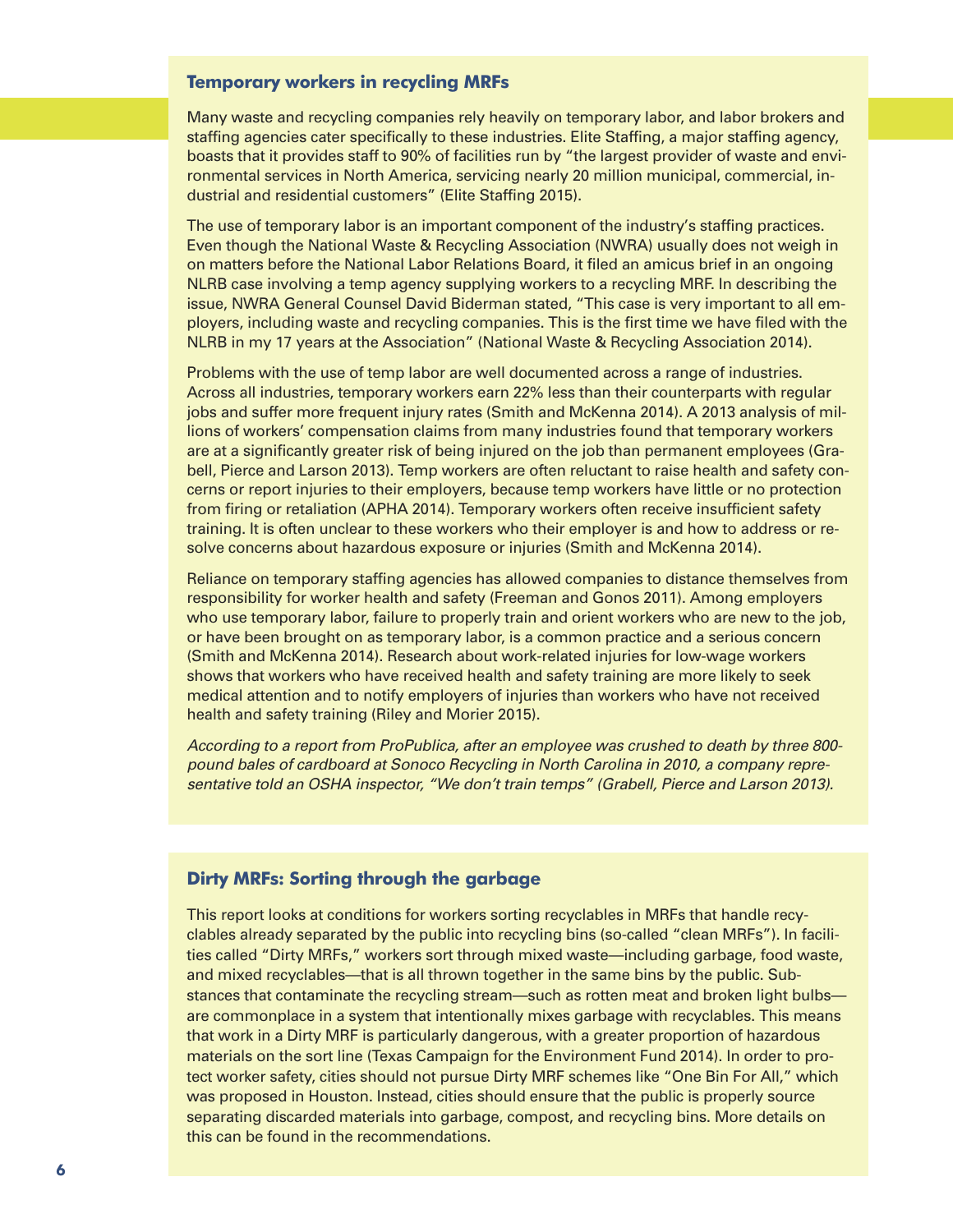# **It doesn't have to be this way**

Occupational injuries and fatalities are preventable. These events are not random or unforeseeable "accidents;" they are predictable incidents that result from exposure to recognized hazards. Hazards can be mitigated, and in some cases eliminated, with a combination of engineering controls, improved safety systems, work practices, and extensive training. As discussed further below, cities should also educate consumers to reduce the entry of hazards into the recycling stream. An incumbent workforce working at a facility with a comprehensive safety program is best equipped to tackle the challenges presented by contaminants in the recycling stream, and proactive education of the public supports safer conditions.

# **Municipal governments have the power and responsibility to increase industry accountability and improve recycling worker health and safety**

As municipalities expand their recycling programs, they can and should use their power to hold industry accountable to high health and safety standards and outcomes. Because they contract with recycling companies to manage the municipal recycling stream, city governments create and shape local waste management and recycling markets in significant ways that can be leveraged to improve recycling worker health and safety.

Specifically, cities can use their contracts, franchises, land and facility leases or public-private partnerships with private sector recycling companies as points of intervention to address health and safety issues. For example, when entering into new recycling contracts, cities can and should consider the company's safety record, the caliber of the company's health and safety program, whether the company pays its employees a family-supporting wage, and whether the company provides opportunities for stable, full-time employment and career advancement.

Cities also have the power to prevent harm to recycling workers through public education and outreach pro-



grams. The public needs to be informed that some materials threaten the health and safety of people working in recycling facilities. These materials include hypodermic needles (which can carry life-threatening illnesses) and plastic bags (which can clog machinery and require workers to climb more frequently into heavy equipment in order to remove the plastic). Strong "source separation" programs – the proper separation of recyclable materials at homes, businesses and elsewhere – are also critical to ensuring recycling worker safety and in achieving high recycling success. The "Public Education" text box on page 13 suggests practical steps cities can take to improve worker safety through source separation.

Together, these are best management practices for cities to implement.

*Worker throws cardboard boxes into an industrial compactor*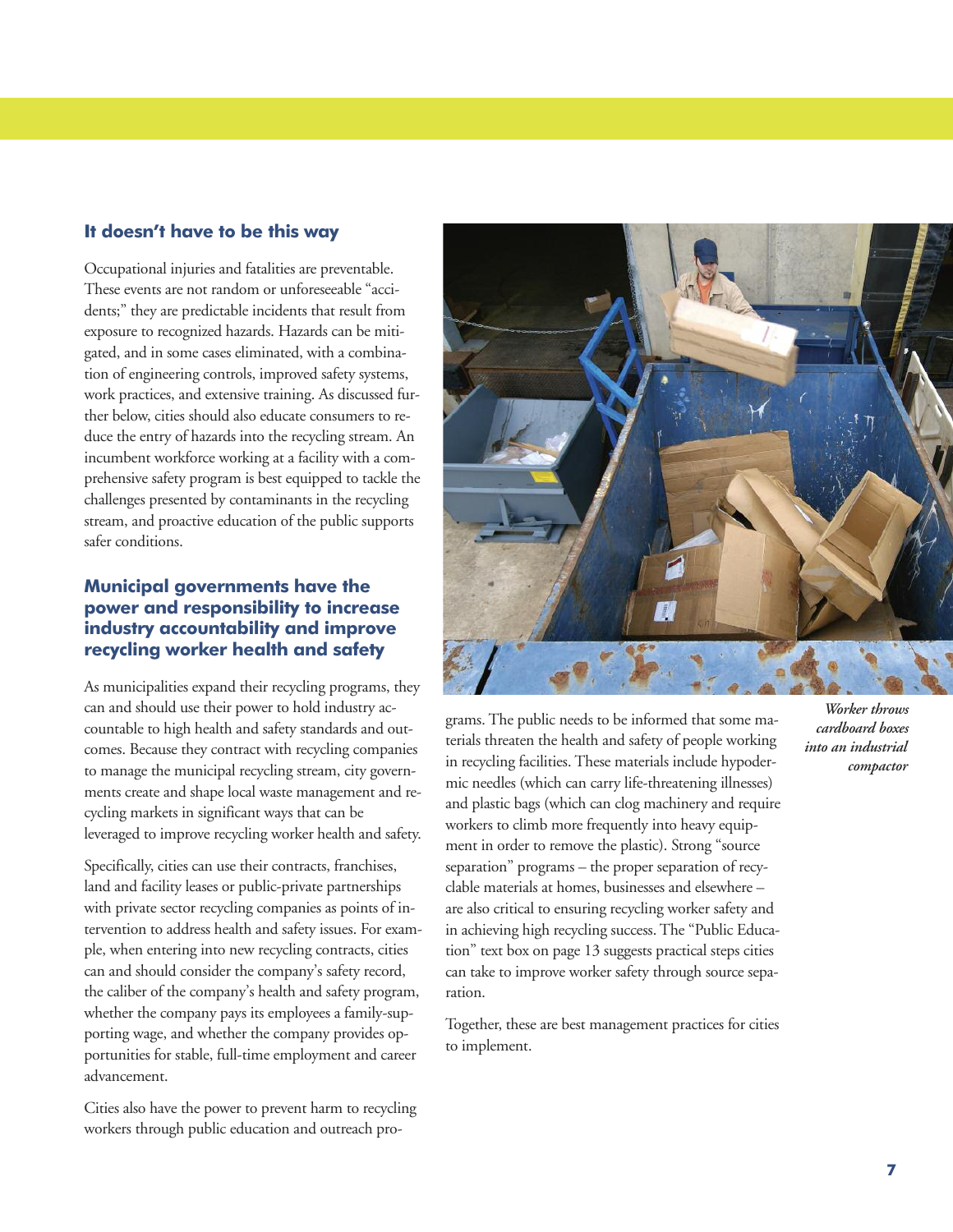# **WHAT MAKES RECYCLING DANGEROUS? THE TOP NINE HAZARDS RECYCLING WORKERS FACE**

The previous cases paint a compelling picture of what can go wrong for workers in a MRF. The occupational health and safety analysis below looks systematically at MRF work, and describes the major hazards found in Material Recovery Facilities. These hazards can be mitigated by careful facility and work station design, proper equipment, comprehensive health and safety plans, thorough training, and implementation of systems that include workers in managing health and safety.

# **1. Risk of being struck by vehicles, falling bales, or materials**

Material Recovery Facilities are dynamic work environments. Trucks, forklifts, front-end loaders, and other types of vehicles are continuously used to deliver unsorted materials, move materials to different positions, and move heavy bales.

Falling materials are another hazard in MRFs. Bales of recently compacted plastic, aluminum, or paper can weigh as much as 2,000 pounds and can shift or fall, crushing workers below.

The majority of injuries for the combined waste and recycling sectors between 2003 and 2009 resulted from contact with objects and equipment (NIOSH/CDC 2012). OSHA fatality data shows that eight MRF recycling workers died on the job between 2011-2013 from being struck by vehicles or crushed by falling bales or other objects (OSHA 2015a, OSHA 2015b, OSHA 2012a, OSHA 2012e).

# **2. Working with moving machinery**

Contaminants such as plastic bags can jam the sorting lines and other heavy sorting machinery. The steps required to remove contaminants from machinery, such as climbing inside to cut off plastic bags, place the employee at risk if OSHA Lockout/Tagout (LO/TO) training or procedures are lacking.

Machine guarding rules and the OSHA LO/TO standards provide clear protocols to protect workers who operate, maintain, or work adjacent to moving machinery such as compactors, conveyer belts, and sorting machinery. These rules and protocols require that machinery be de-energized (and not able to be turned on) while a worker is cleaning, servicing, or adjusting the machinery. Workers need training and sufficient time to complete tasks in order to comply with these protocols.

*Bales of recycling exit a compactor*

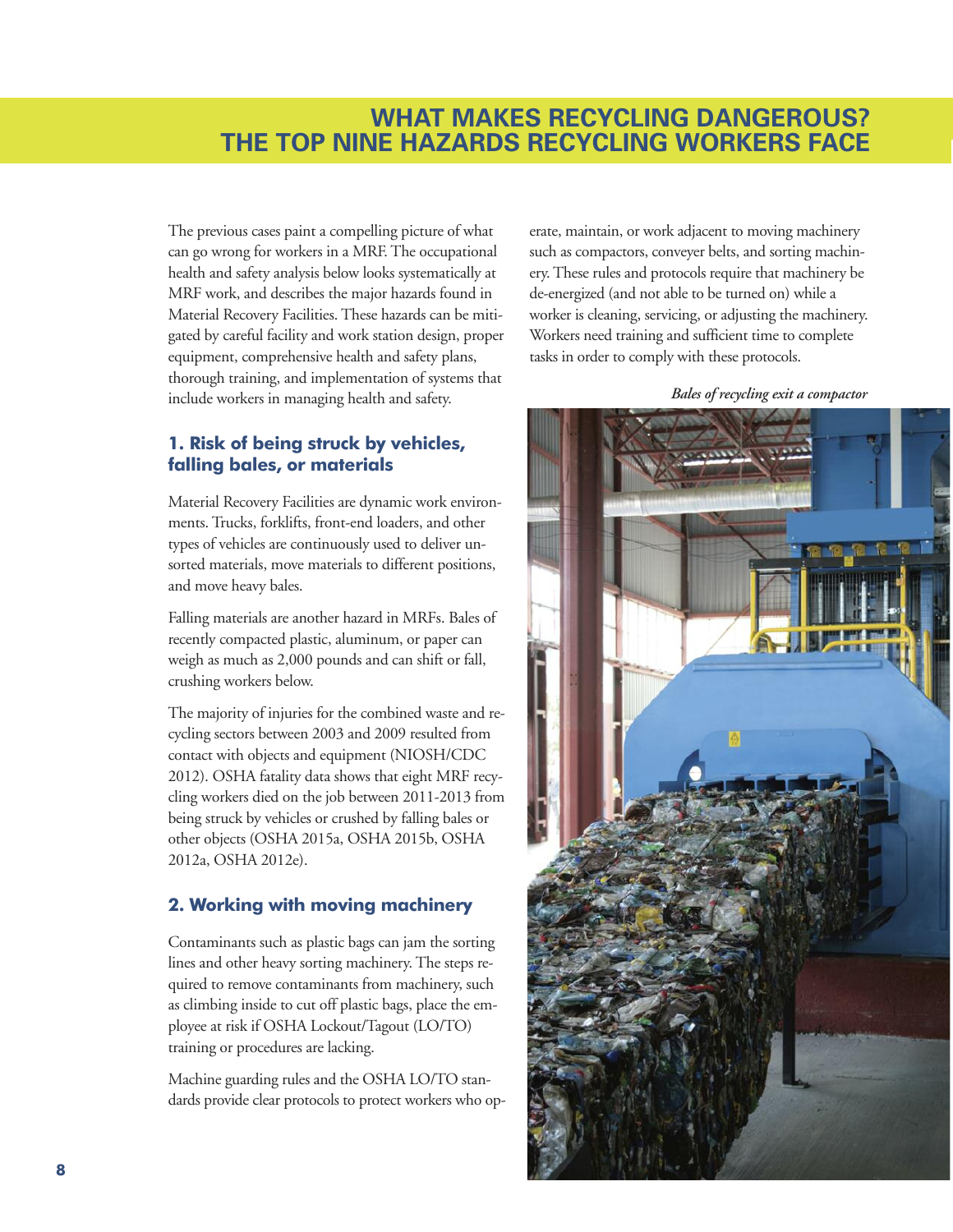## **3. Exposure to dangerous materials**

Materials Recovery Facility work is inherently unpredictable. Recycling sorting workers are required to visually inspect and sort different categories of recyclable materials. Unlike a factory or manufacturing setting, where upstream inputs are known, the recycling stream is influenced by the misconceptions or errors of millions of consumers who place inappropriate and potentially dangerous objects or substances into the municipal recycling stream. Recycling workers have to quickly identify hazards as they pass by on the sort line and respond appropriately to the hazard.

Workers interviewed for this project<sup>i</sup> reported having contact with the following hazards while working on the sorting lines:

- Used *hypodermic needles/syringes* discarded incorrectly by individuals who use them for home medication or by intravenous drug users; often these arrive in glass jars which are crushed during material transfer.
- *Laceration hazards* from nails, sharp metal, broken glass, and wood shards.
- *Dead and rotting animals*, such as squirrels, cats, and dogs, which had climbed into the bins in search of food scraps and later died.

*"There are dead animals. Squirrels, cats and dogs. They climb in the bins looking for food and can't get out."i*

• *Hazardous chemicals* such as household solvents, mercury-containing thermometers, industrial solvent containers, motor oil, open or leaking containers of hazardous household cleaners, batteries with

hazardous components such as lead or cadmium, fluorescent bulbs, and printer toners. Workers said that they were shown safety videos but did not have any formal training for hazardous waste management.

- *Biohazards* such as rotting food waste, used diapers, pet feces, and everyday garbage present infectious disease risks.
- *Respiratory hazards* from the inhalation of dusts, potentially infectious aerosols, chemical vapors, and from the inhalation of odor-masking mists used in some MRFs.

# **4. Working in awkward postures all day**

MRF workers who sort material from a fixed-paced conveyor belt work in awkward postures that lead to work-related musculoskeletal disorders, such as repetitive stress injuries of the back, shoulder, knees, hands, and fingers. Even in the best circumstances, their backs are bent in a forward angle for hours at a time. The conveyor belts are at a fixed height and do not accommodate the height and reach of short workers without an ability to adjust the platforms they stand on. One study found that workers below 5' 4" were at a distinct disadvantage in working the sorting lines (Lavoie and Guertin 2001).

With arms extended, shoulders reaching, hands constantly clasping objects that are moving at a set pace on a vibrating conveyor belt, many workers are twisting, reaching or jumping to toss or place materials into the proper bin or chute. In one study most of the physical complaints of MRF workers were associated with the awkward physical postures (Lavoie and Guertin 2001).

The number of workers positioned on a sorting line, sorting line speed, and width of the conveyer belt contribute greatly to the frequency, intensity, and severity of awkward and repetitive postures on the line.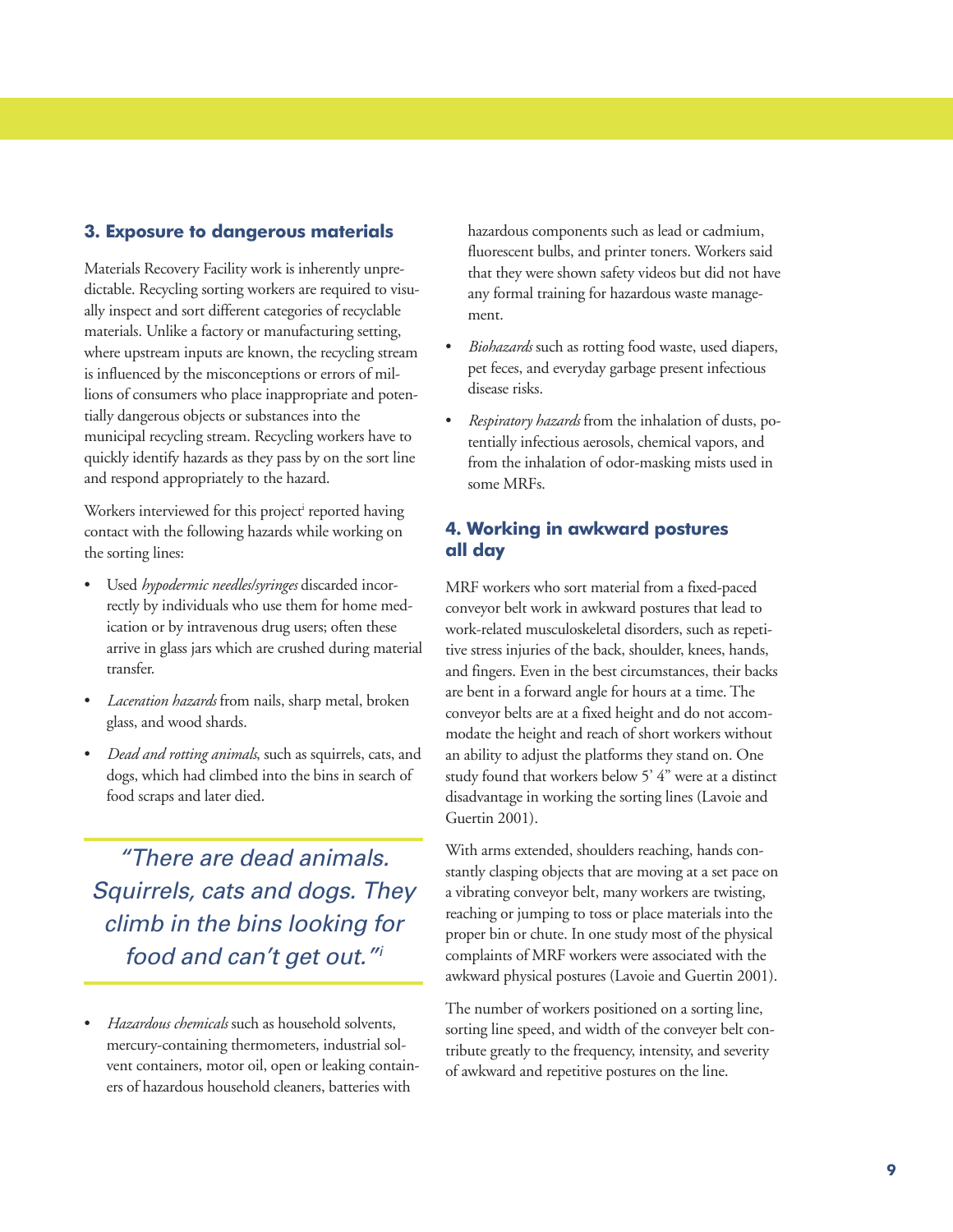During interviews, some workers described how they had created their own personal hand tools (sticks with bent nails or hooks) to assist them with line sorting jobs and to attempt to relieve the stress of continuous forward reaching. Handmade tools like this indicate that the height and width of conveyer belts and other machines are not well designed.

*"When I started working as sorter over 10 years ago, they had eight people on a sorting line, now there are only four, but the company expects us to work as if there are eight people on the line." (Clarke and Martinez 2010)*

## **5. Dealing with extreme temperatures and fatigue**

Recycling workers are exposed to outdoor temperatures by working in close proximity to the massive, open facility doors that trucks use to deliver materials. Extreme cold is a risk factor for back, shoulder, knee, hand and wrist injuries and can contribute to a loss of manual precision and dexterity (IHSA n.d.), a big problem for a job that relies on grasping and sorting a new object every few seconds. Extreme heat conditions contribute to fatigue, fatigue-related cognitive effects, heat exhaustion, and possibly heat stroke (OSHA Occupational Heat Exposure, n.d.). The fixed pace of conveyor belts limits the ease and frequency with which workers can take breaks to rehydrate or warm up. Moreover, the use of needed personal protective gear can become intolerable in the heat resulting in additional exposures. Overheated workers might remove the gear to breathe, which leaves them unprotected. Planning for and preparing

against temperature extremes and fatigue are essential parts of a good safety program (OSHA Occupational Heat Exposure, n.d.; Olorunnishola et al 2010).

*"The doors open with the truck delivery. I wear two pairs of pants, two jackets, but the cold just comes right in … My fingers are always red from the cold."i*

# **6. Respiratory hazards: Dust and other airborne contaminants**

Dust is created by nearly every phase of the material recovery process and may contain minute particles of plastics and glass, biohazards, toxic substances, and other respiratory irritants. Dust hazards can be especially hard to mitigate in high heat because even the best-fitting and properly assigned respirator can become too physically uncomfortable to wear for extended periods of time.

Animal feces, rotting food and organic waste that are mistakenly placed in recycling bins may expose workers to biological hazards. Biological toxins that become airborne through dust are called "bioaerosols." Endotoxins are a type of bioaerosol known to cause serious respiratory illness and health effects in workers who are exposed to them. Numerous studies of composting, recycling and garbage workers have documented the exposures and illnesses associated with inhaling endotoxins (Lavoie and Guertin 2001, Sigsgaard et al 1994, Malmros et al 1991, Domingo and Nadal 2009). The same rotting food and waste are also found in MRFs, albeit at lower levels. Formal scientific studies of endotoxin and bioaerosol exposures in MRFs are lacking; the presence of unrelenting rotting food odors and dust, however, suggests that a precautionary approach is warranted that would recognize and control for bioaerosol exposures.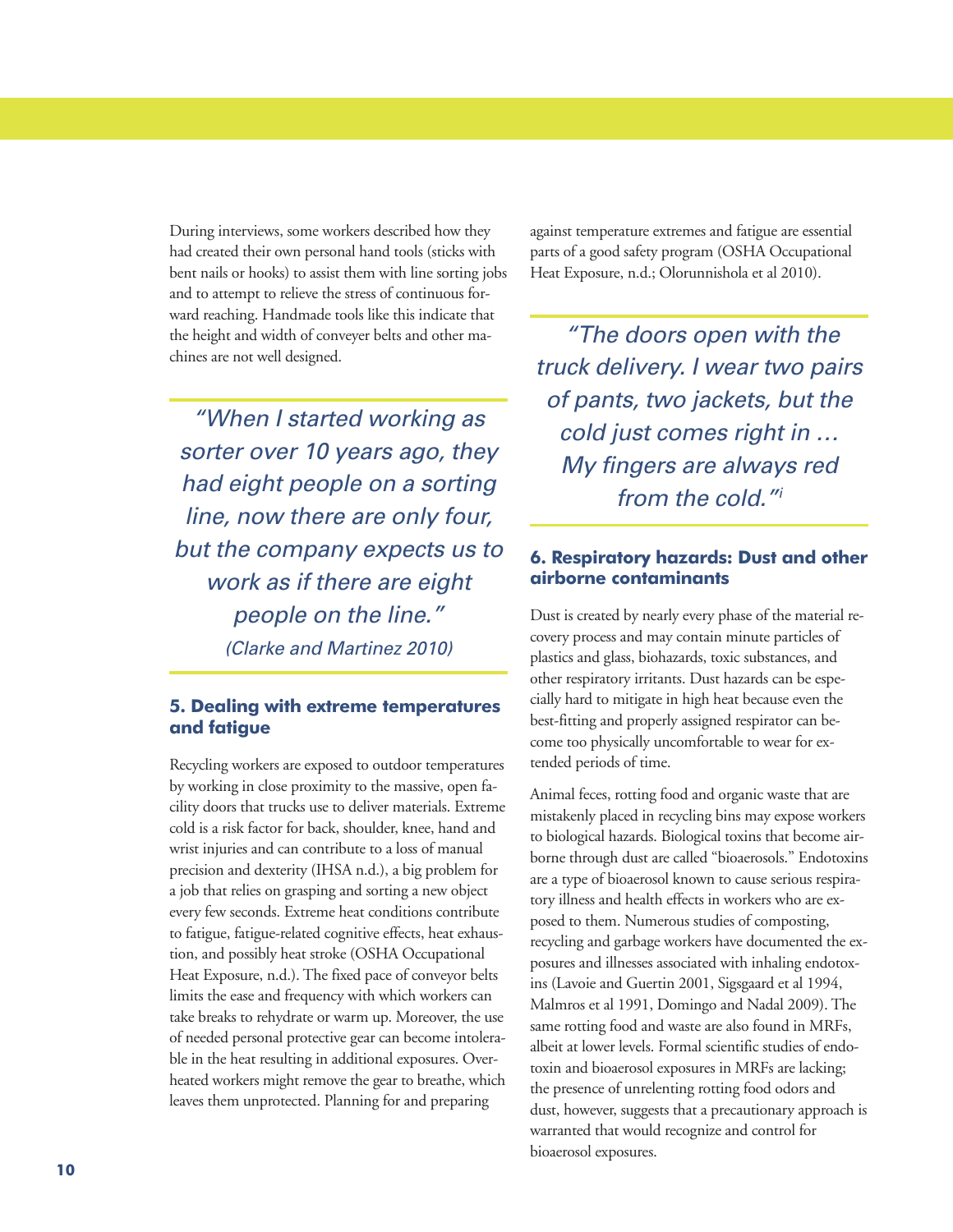## **7. Exposure to noise and vibration**

Continuous noise exposure can contribute to physical and psychological stress and hearing loss, reduce productivity and contribute to workplace accidents and injuries by making it difficult to communicate and to hear warning signals. In a study of recycling facilities, recorded noise levels exceeded levels determined safe by federal standards (Lavoie and Guerin, 2001). Occupational noise exposure is also associated with hearing loss, tinnitus, insomnia, increased blood pressure, and a long list of stress related hormonal changes and health effects (OSHA Noise Factsheet).

## **8. Slips, trips, and falls**

Unsafe conditions can contribute to slips, trips, and falls which may result in a variety of injuries. Unsafe conditions may include spills, obstacles, floor mats,

slippery floors, moving from a wet to a dry surface, uneven or unlevel floors, inadequate footwear, lack of handrails, and poor lighting.

# **9. Occupational stress and other hazards**

A large and growing body of scientific research has documented the negative health effects of job stress (APA 2015, Schnall et al 2009, NIOSH 2002). For MRF workers, sources of job stress can include (1) fear of injury or illness from uncontrolled hazards, (2) the inability to communicate safety concerns with supervisors due to language barriers, (3) fear of asking questions if job status is contingent or temporary, (4) threats or harassment from co-workers or supervisors, (5) production quotas, and (6) line speed (Jamison 2011, Espino and Kissinger 2011, worker interviews). i

### **The union difference: Best practices at work**

Employees in unionized workplaces can participate in, and improve health and safety programs in unique ways. The company-wide employee handbook for one large recycling facility where workers are represented by a union specifically encourages employee participation in the workplace to identify hazards and improve work processes without fear of reprisal. Employees may provide suggestions "anonymously or not." Furthermore, employees are explicitly requested to immediately report unsafe conditions or potential hazards, whether in a "product, facility, piece of equipment, process, or business practice." In the event of serious health and safety concerns, the employees at this company can also follow the grievance procedure through their union representative to ensure that issues are properly addressed.

A study on the effects of unions in the workplace confirmed that unionized workers enjoy more effective enforcement of legislated labor protections such as safety, health, and overtime regulations (Mishel and Walters 2003). The study additionally found that "collective bargaining fuels innovations in… work practices that affect both unionized and nonunionized workers."

Finally, it is important to note that where workers have a voice on the job, protection from retaliation, and formal structures for participating in health and safety management, they experience better health and safety outcomes. Studies have demonstrated that unionized workplaces are safer, have well-trained staff, and experience less turnover than nonunion workplaces (Mishel and Walters 2003; Zullo 2012; Frazis, Gittleman, et al. 1995).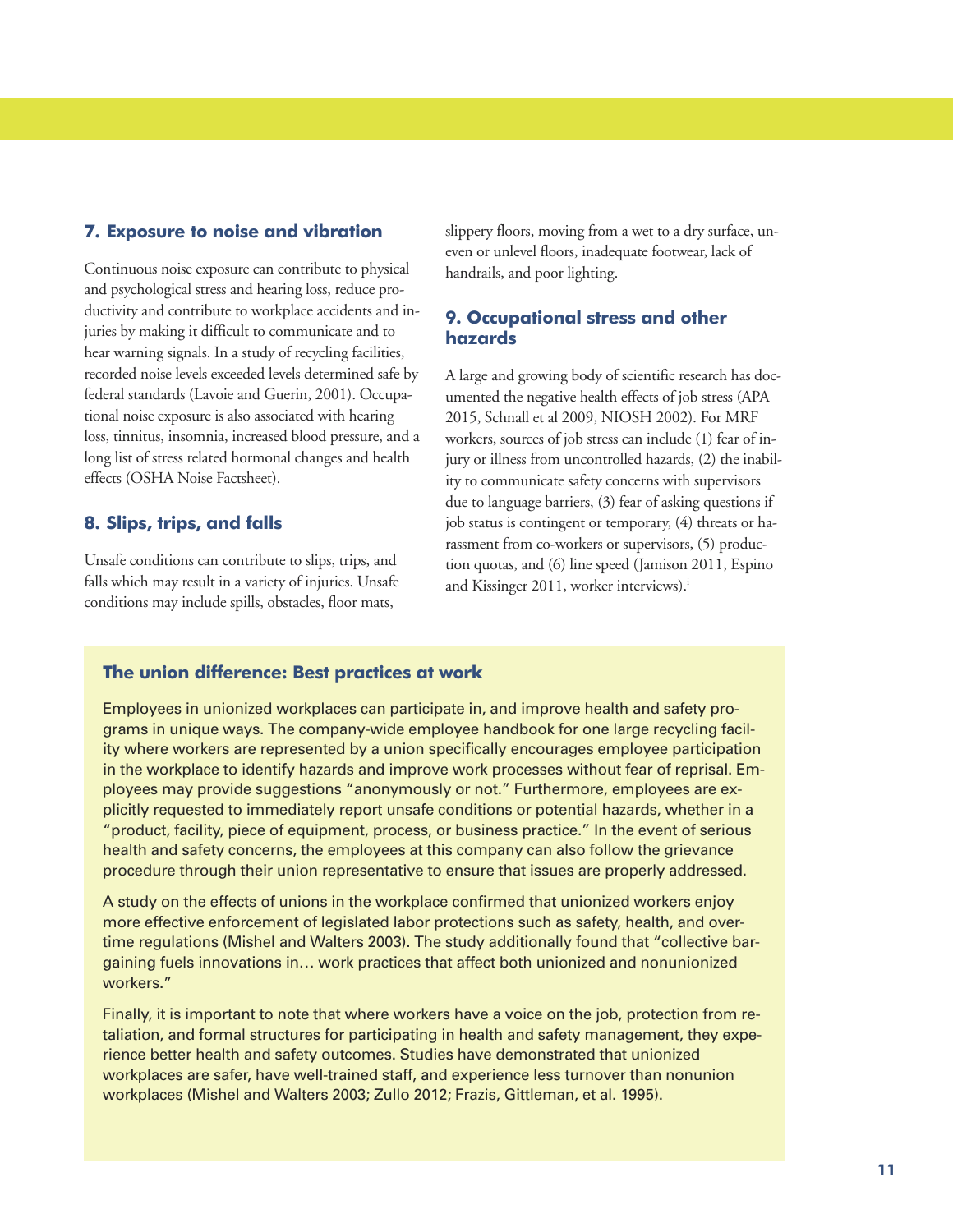Municipal governments can improve recycling worker health and safety by pursuing an active partnership with the recycling industry that creates direct accountability. Cities should use the best practices described below to ensure that their recycling contractors adhere to high standards for worker safety and health and create good jobs in their communities.

Municipalities should require entities with which they do business to meet health and safety standards that protect or advance the municipality's business interests. Engaging companies that promote health and safety in the workplace is good business for municipal governments. It can lower costs associated with turnover, missed work, and workplace injuries; ease the burden on the social safety net; reduce the risk of liability judgments and workers' compensation costs; and improve the quality of services provided to the city.

**When doing business with recycling companies through contracts, franchises, land and facility leases or public-private partnerships, cities should take the following steps to set high standards for health and safety with respect to the work that is covered by the agreement with the city. A city should make findings that explain the way in which these measures advance the city's business interests.**

- **1. Evaluate potential contractors, lessees and franchisees based on their health and safety practices.** Reward contractors with strong health and safety practices during the bidding process by awarding points for performance, and require proof that any past health and safety violations have been corrected.
- **2. Require contractors, lessees and franchisees to submit a written Illness and Injury Prevention Program (I2P2).** Following award of a contract or franchise, the I2P2 should be audited annually, and the company should be required to submit proof that any deficiencies will be corrected. The elements of the I2P2 should include:
	- a. Qualified, specialized safety staff as part of management team.
	- b. Programs that encourage the reporting of injuries, and provide protection for whistleblowers.
	- c. A program for regular identification and correc-

tion of safety hazards and health (noise, air quality, etc.) hazards. This should include employee engagement in identifying hazards.

- d. Policies that allow workers to refuse to complete a task that they believe is unsafe.
- e. Effective mechanisms for employee involvement in managing safety, such as joint employee-employer health and safety committees.
- f. Training and materials provided in the native language of the workforce.
- g. Procedures for thorough investigation of all incidents, including close calls.

In contrast to an I2P2, behavior safety programs are inadequate because such programs emphasize workers' behaviors rather than identifying and eliminating hazards and can artificially lower illness and injury rates. This makes it harder to enforce industry accountability for accurately identifying and addressing the hazards. Behavior safety programs discourage reporting work-related injuries and illnesses because workers "fear job loss or other disciplinary action, or fear jeopardizing rewards based on having low injury and illness rates." (GAO 2009)

**3. Require contractors, lessees and franchisees to abate OSHA violations, within the abatement period required by OSHA, regardless of whether the company challenges the violation.** This prevents companies from delaying critical safety fixes while they work through what can be a lengthy administrative appeal process.

**Given the additional health and safety risks involved in the use of temp labor, cities should restrict the use of temporary workers and staffing agencies on work covered by city contracts.**

- **1. Prohibit the use of temporary and contingent workers by contractors, lessees and franchisees.** These provisions should be paired with policies that give existing temporary workers preference for hiring into permanent jobs.
- **2. Alternatively, require that a host, or principal employer, be considered a joint employer for purposes of compliance with all applicable**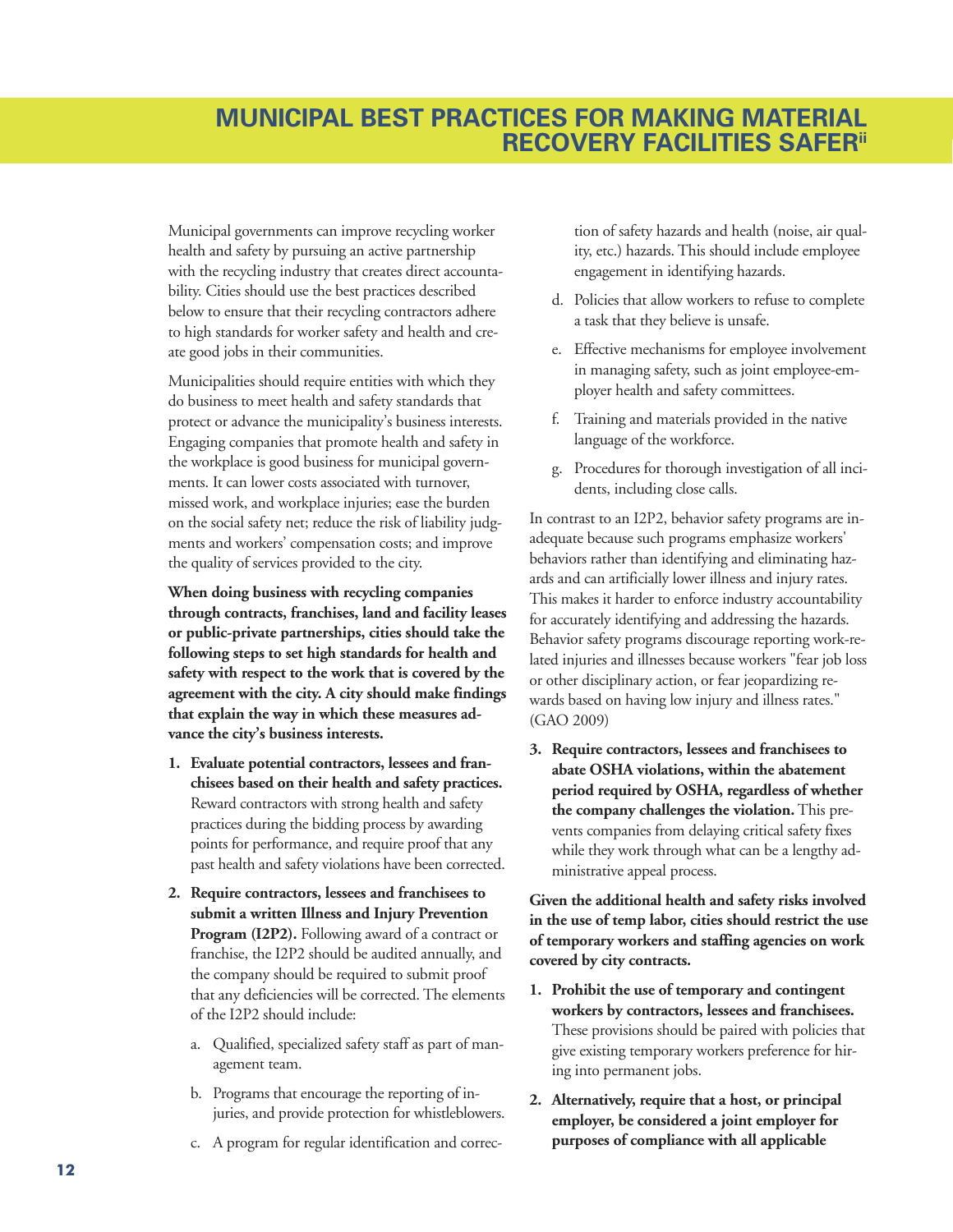**workplace laws, including those relating to health and safety.** Further require that all on-site employees within any job classification receive the same wages and benefits, training, and safety supervision and are rated the same for purposes of workers compensation.

**City policies that protect and raise standards for workers can also improve health, and should be applied to the recycling industry.**

- **1. Seamless Service provisions allow experienced, well-trained workers to stay on the job in the event that a contract changes hands.** Seamless Service policies require a successor contractor to retain employees who worked for the terminated contractor, usually for at least 90 days.
- **2. Workers who are protected by truly effective anti-retaliation measures are more likely to flag health and safety issues before those issues disrupt work or cause injuries.**
- **3. Wage measures that require adequate pay levels have been shown to increase worker health (BARHII 2014).**
- **4. Fair workweek policies that give employees certainty about their work schedules also reduce worker stress (Economic Policy Institute 2015).** Fair workweek policies require employers to post schedules two weeks in advance, and reasonably accommodate individual employees' needs for stable or flexible schedules that enable them to manage child care needs or a second job.

**Cities should pair strong zero waste goals with smart source separation policies that ensure cleaner, safer streams of material entering the MRF (see sidebar on public education, source separation).** In addition, cities should ensure that city contracts include strong environmental terms that protect worker and community health where such terms advance the city's business interests. In addition to strict compliance with federal, state, and local environmental regulations, recycling operators should be required to:

**1.** Implement appropriate dust-control measures to protect both workers and the surrounding communities.

# **Public education: Practical steps to prevent hazards for recycling workers**

Enforcing rules around source separation of waste (making sure that residents are putting garbage, recyclables, and compost in separate bins) is more than an environmental issue. It also helps protect recycling workers from life-threatening hazards, including exposure to used hypodermic needles and rotten food. Clear rules around source separation should be accompanied by strategies such as:

- Providing recycling bins to all households.
- Establishing partnerships with community groups and schools to educate residents and encourage participation in source separation and zero waste plans.
- Distributing multilingual educational materials to residents to understand how to source separate their waste.
- Initiating public awareness campaigns with recycling workers as spokespeople for keeping hazardous items, such as hypodermic needles and toxic waste, out of the recycling stream.
- Educating the public to keep plastic bags out of MRF systems that do not accept them to reduce the need for manual cleaning of heavy machinery that can get clogged by bags.
- Providing online tools to answer residents' questions about how to source separate their waste (i.e. what kinds of materials belong in each bin).
- Making tours of MRFs available to the public.
- Establishing collection programs for hypodermic needles, either through door-to-door pick-up or through convenient drop-off locations.<sup>iii</sup>
- **2.** Utilize equipment, both stationary and mobile, that reduces vehicle and machine exhaust via engineering controls, alternative fuels, and electric or hybrid systems.
- **3.** Comply with all vehicle idling laws.

**Finally, in all of a city's dealings with recycling facilities, whether the relationship is contractual or regulatory (e.g. through licensing or other regulation), the city should require strong access and inspection rights for city personnel.** Frequent access gives staff an opportunity to ensure that zero waste goals are being met and the facility is operating smoothly overall, and an opportunity to alert the appropriate agency if health and safety issues are suspected. It can also help create an overall more lawful, accountable environment in which all requirements, including those relating to health and safety, are taken seriously.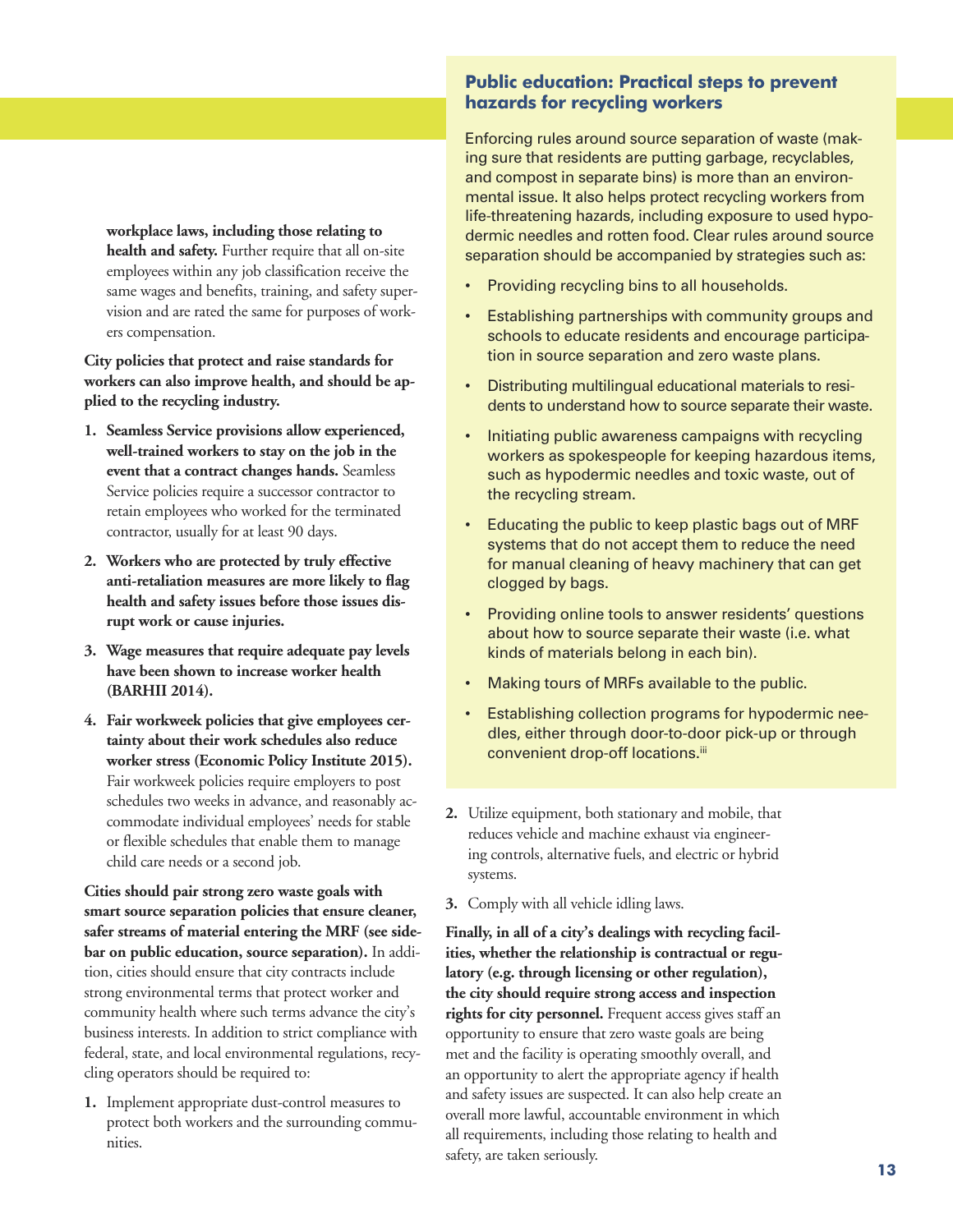In the last 30 years, recycling has become a widely accepted social practice. Many cities are approaching 70% recycling rates. Cities that are lagging behind are working hard to catch up, and planning for zero waste is a common plank in mayoral environmental agendas. Large consumer brands have joined in these efforts, and consumers have clearly shown their preference for recycled products. Recycling is popular because it's an expression of our values, an ecologically critical practice, and a smart economic move. Along with waste prevention, product redesign, reuse, and composting, recycling makes up a core component of zero waste programs. Fundamentally, it's about recovering resources for future generations and reducing the impacts of our consumption. To fully live those values, however, we must consider the human impacts of our waste management systems, and invest as much energy in improving recycling worker jobs as we do in raising diversion rates. We can convince millions of citizens to put the right container in the right bin. We can organize weekly collection from thousands of households and businesses, and move sorted commodities across global markets. We certainly have the capacity to honor the recycling workers that collect, sort, and process the material that keeps the zero waste economy humming with good, safe jobs. When we do, recycling can reach its highest and best potential.

# **APPENDIX: Select OSHA Standards and NIOSH Guidelines that apply to recycling contractorsiv**

**Federal OSHA** General Industry (29 CFR [1910\)](https://www.osha.gov/pls/oshaweb/owastand.display_standard_group?p_toc_level=1&p_part_number=1910)

- [1910.94,](https://www.osha.gov/pls/oshaweb/owadisp.show_document?p_table=STANDARDS&p_id=9734) Ventilation [\[related](https://www.osha.gov/SLTC/ventilation/index.html) topic page]
- [1910.95,](https://www.osha.gov/pls/oshaweb/owadisp.show_document?p_table=STANDARDS&p_id=9735) [Occupational](https://www.osha.gov/SLTC/noisehearingconservation/index.html) noise exposure [related] topic page]
- [1910.120,](https://www.osha.gov/pls/oshaweb/owadisp.show_document?p_table=STANDARDS&p_id=9765) Hazardous waste operations and emergency response [\[related](https://www.osha.gov/SLTC/hazardouswaste/index.html) topic page]
- **[1910.132,](https://www.osha.gov/pls/oshaweb/owadisp.show_document?p_table=STANDARDS&p_id=9777&p_text_version=FALSE) General requirements (Personal protec**tive equipment)
- [1910.133](https://www.osha.gov/pls/oshaweb/owadisp.show_document?p_table=STANDARDS&p_id=9778)[,](https://www.osha.gov/SLTC/eyefaceprotection/index.html) Eye and face protection [related topic page]
- [1910.134,](https://www.osha.gov/pls/oshaweb/owadisp.show_document?p_table=STANDARDS&p_id=12716) [Respiratory](https://www.osha.gov/SLTC/respiratoryprotection/index.html) protection [related topic page]
- [1910.135,](https://www.osha.gov/pls/oshaweb/owadisp.show_document?p_table=STANDARDS&p_id=9785) Head protection
- [1910.136,](https://www.osha.gov/pls/oshaweb/owadisp.show_document?p_table=STANDARDS&p_id=9786) Foot protection
- [1910.137,](https://www.osha.gov/pls/oshaweb/owadisp.show_document?p_table=STANDARDS&p_id=9787) Electrical protective equipment
- [1910.138,](https://www.osha.gov/pls/oshaweb/owadisp.show_document?p_table=STANDARDS&p_id=9788) Hand protection
- 1910 Subpart I [Appendix](https://www.osha.gov/pls/oshaweb/owadisp.show_document?p_table=STANDARDS&p_id=10119) A, References for further information (Non-mandatory)
- 1910 Subpart I [Appendix](https://www.osha.gov/pls/oshaweb/owadisp.show_document?p_table=STANDARDS&p_id=10120) B, Non-mandatory compliance guidelines for hazard assessment and personal protective equipment selection
- [1910.146,](https://www.osha.gov/pls/oshaweb/owadisp.show_document?p_table=STANDARDS&p_id=9797) [Permit-required](https://www.osha.gov/SLTC/confinedspaces/index.html) confined spaces [related] topic page]
- 1910.252, General [requirements](https://www.osha.gov/pls/oshaweb/owadisp.show_document?p_table=STANDARDS&p_id=9853) (Welding, cutting, and brazing) [\[related](https://www.osha.gov/SLTC/weldingcuttingbrazing/index.html) topic page]
- 1910 [Subpart](https://www.osha.gov/pls/oshaweb/owastand.display_standard_group?p_toc_level=1&p_part_number=1910#1910_Subpart_Z) Z, Toxic and hazardous substances [[related](https://www.osha.gov/SLTC/hazardoustoxicsubstances/index.html) topic page]
- [1910.1030](https://www.osha.gov/pls/oshaweb/owalink.query_links?src_doc_type=STANDARDS&src_unique_file=1910_1030&src_anchor_name=1910.1030) OSHA Bloodborne Pathogen Standard
- 1910 [Subpart](https://www.osha.gov/pls/oshaweb/owadisp.show_document?p_table=STANDARDS&p_id=10112) D, Walking working surfaces.

## **NIOSH Revised NIOSH Lifting Guidelines**

<http://www.cdc.gov/niosh/docs/94-110/>

# **NIOSH Ergonomic Guidelines for Manual Material Handling**

[http://www.cdc.gov/niosh/docs/2007-131/pdfs/2007-](http://www.cdc.gov/niosh/docs/2007-131/pdfs/2007-131.pdf) 131.pdf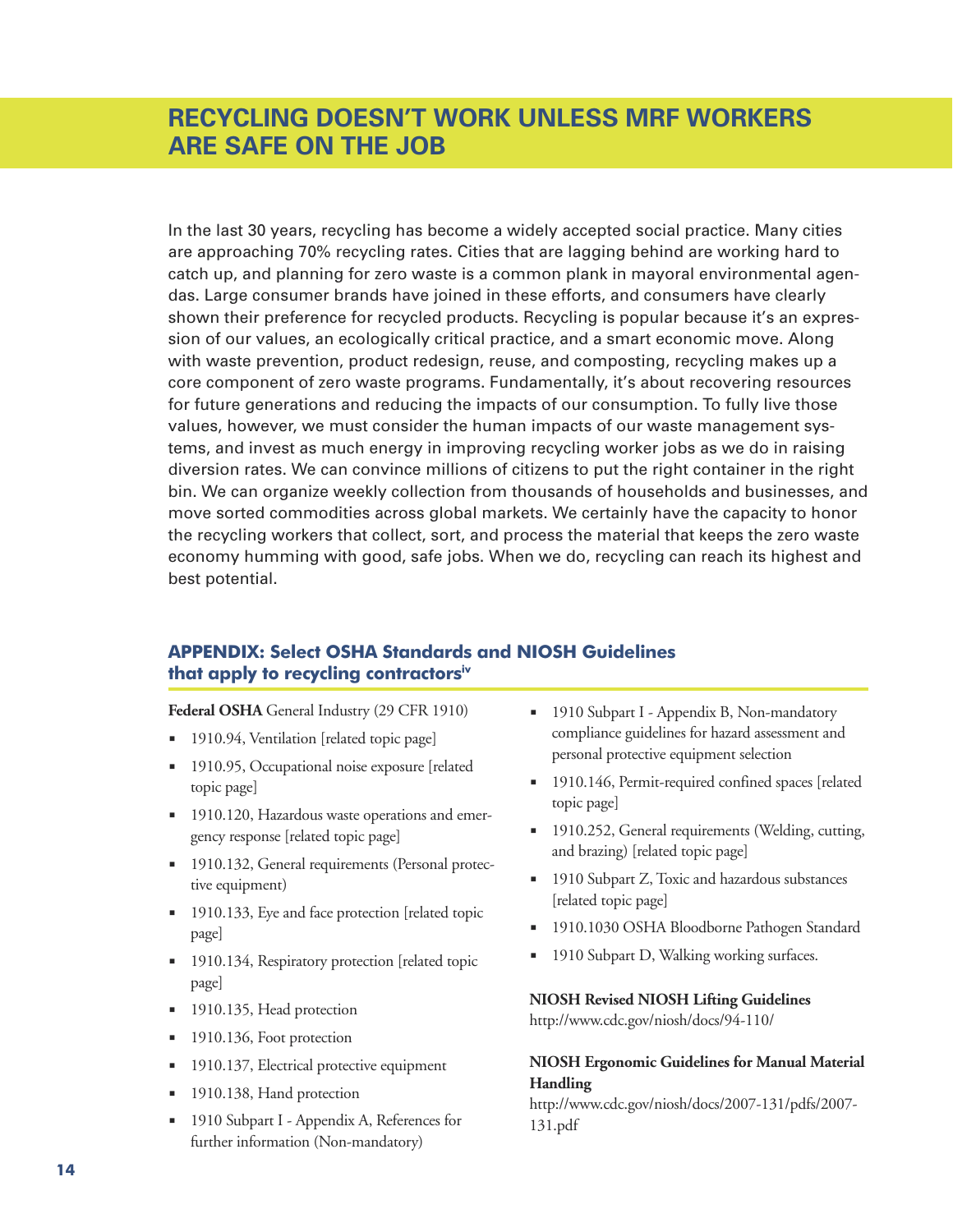# **Endnotes**

- In conjunction with the research for this report, 20 recycling workers were interviewed in Spanish and English at one location in Southern California, one location in Northern California, and two locations in Eastern Massachusetts. Site visits in the MRFs where these workers were employed were conducted by occupational health researchers. We also draw on interviews by J. Tessler, an occupational health and safety partner. These first-hand accounts exemplify the larger trends that are documented in this report.
- ii This report on improving health and safety conditions at recycling facilities should not in any way be taken as a recommendation for landfills or incineration (also called "waste to energy" by the waste industry). These waste disposal methods

are fraught with problems for communities and the environment, as well as serious health and safety dangers for workers.

- iii For example, in San Francisco, residents with medical conditions requiring the use of hypodermic needles may pick up a free Sharps Container at pharmacies in San Francisco. They can then drop it back off at any pharmacies. More information about the program is available at http://www.sfrecycling.com/index.php/for-homes/householdhazardous-waste#needles.
- iv Note: 25 states have state OSHA plans, some enforcing federal regulations but others with their own state regulations.

## **References**

ABC7 News. (2013, March 12). Man run over at recycling center in North Bay. Retrieved from http://abc7news.com/archive/9024510/. Accessed April 2015.

ACGIH. (2009) Hand activity level: TLV® physical agents, 7th edition. *Cincinnati, Ohio: ACGIH*.

American National Standards Institute. (May 2006). Guide for the Measurement and Evaluation of Human Exposure to VibrationTransmitted to the Hand. *NewYork, NewYork: ANSI S2.70-2006 (revision/replacement of ANSI S3.34-1986).*

American National Standards Institute. (1997). American national standard for equipment technology and operations for wastes and recyclable materials: baling equipment safety requirements. *NewYork, NewYork: American National Standards Institute (Z245.5.).*

American National Standards Institute. (1997).American national standard for equipment technology and operations for wastes and recyclable materials: stationary compactors safety requirements. *NewYork, New York: American National Standards Institute (Z245.2.).*

*American Public Health Association. EnsuringWorkplace Protections for TemporaryWorkers.* Retrieved from http://www.apha.org/policies-and-advocacy/public-health-policy-statements/policy-data-

base/2015/01/28/14/43/ensuring-workplace-protections-for-temporaryworkers Accessed April 2015.

APA (2015). Work, Stress and Health 2015: Sustainable Work, Sustainable Health, Sustainable Organizations. Retrieved from http://www.apa.org/wsh/ Accessed April 2015.

BARHII. (2014).The Minimum Wage and Health: A Bay Area Analysis. Retrieved from

http://barhii.org/download/publications/barhii\_2014\_minimum\_wage\_ health.pdf Accessed April 2015.

Bell, K. (2011, June 13). St. Louis Co. man dies after getting caught in compactor. *St. Louis Post-Dispatch*. Retrieved from <http://www.stltoday.com/news/local/crime-and-courts/st-louis-co-man-dies-after-gettingcaught-in-compactor/article\_0ee7a14c-95c7-11e0-a99f-0019bb30f31a. html>. Accessed April 2015.

Boston Zero Waste Task Force. (2014, March 11). *Don't Waste This Opportunity: Policy Recommendations for a Path to ZeroWaste and Good Jobs*

#### *for Boston*. Retrieved from

http://www.cleanwater.org/files/TaskForce\_Recommendations.pdf Accessed April 2015.

Brownstein, B. & Matsumara, E. (2014, December 8). San Jose Contractor Flouting Multi-Million Dollar WageTheft Violation. *The Left Hook.* Retrieved from http://thelefthook.com/2014/12/08/san-jose-contractorflouting-multi-million-dollar-wage-theft-violation/ Accessed April 2015.

Bunn,TL., Slavonva, S., & Tang, M. (2011). Injuries among solid waste collectors in the private versus public sectors. *Waste Manag Res 29(10):*1043 1052. Retrieved from http://wmr.sagepub.com/content/29/10/1043 Accessed April 2015.

BLS (2010).TABLE A-1. Fatal occupational injuries by industry and event or exposure, All United States, 2010. *Census of Fatal Occupational Injuries.* Retrieved from http://www.bls.gov/iif/oshwc/cfoi/cftb0250.pdf Accessed April 2015.

BLS (2014). Industry Injury and Illness Data – 2012. Supplemental News Release Table SNR05. Injury cases - rates, counts, and percent relative standard errors - detailed industry – 2012. Retrieved from http://www.bls.gov/iif/oshwc/osh/os/ostb3573.pdf Accessed April 2015.

Bureau of Labor Statistics. Waste Management and Remediation Services: NAICS 562 *Industries at a Glance*. Retrieved from http://www.bls.gov/iag/tgs/iag562.htm Accessed April 2015.

California Department of Industrial Relations (2012, May 3). Cal/OSHA cites Southern California Recycling Company for multiple safety violations. California Department of Industrial Relations News Release. Retrieved from

https://www.dir.ca.gov/DIRNews/2012/IR2012-21.html. Accessed April 2015.

CDC. (2001, April 27). Baler and Compactor-Related Deaths in the Workplace. United States, 1992-2000. *MMWR*.

Clarke, C., & Martinez, M. (2008). Occupational Hazards of Waste and Recycling Workers. *Occupational Health and Safety Internship Program*. Los Angeles, CA. Unpublished manuscript.

Domingo J., & Nadal, M. (2009). Domestic waste composting facilities: A review of human health risks. *Environment International. 35:* 382-389.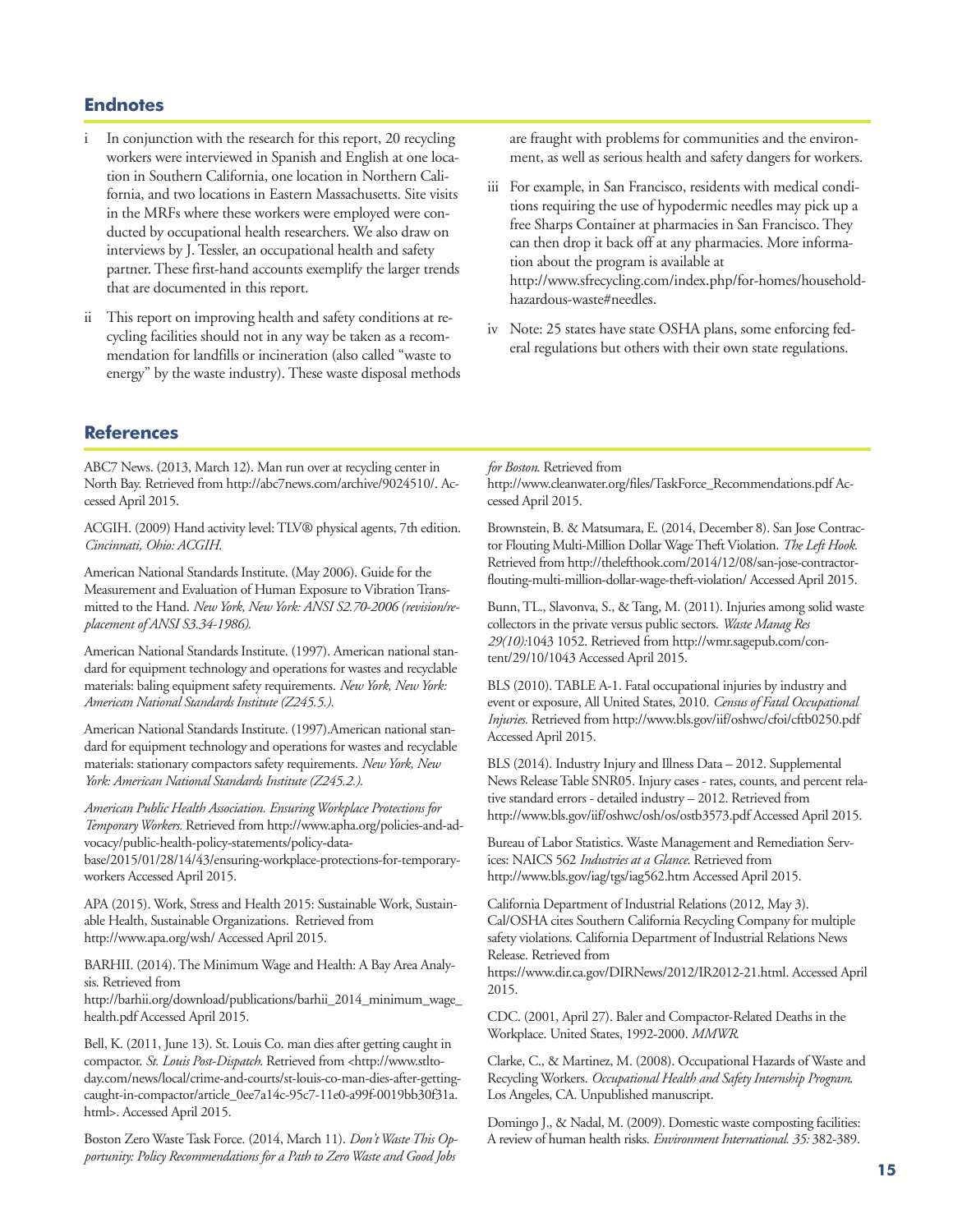## **References**

Economic Policy Institute. (2015, April). Irregular Work Scheduling and Its Consequences. Briefing Paper #394. Retrieved from http://www.epi.org/publication/irregular-work-scheduling-and-its-consequences/ Accessed April 2015.

Elite Staffing. Waste Services Provider: Staffing Case Study. Retrieved from http://www.elitestaffinginc.com/waste-services-case-study.php Accessed April 2015.

Espino K., & Kissinger A. (2011) Occupational Hazards of Waste Recycling Workers: LAANE's "Don't Waste L.A. Campaign." LAANE.

Kehilla Community Synagogue. (2014, March 21). Economic Justice Committee Donates to Fired Undocumented Worker. Retrieved from http://www.kehillasynagogue.org/2014/03/21/economic-justice-committee-donates-to-fired-undocumented-worker/ Accessed April 2015.

GAO (United States Government Accountability Office). (2009, October). Workplace Safety and Health: Enhancing OSHA's Records Audit Process Could Improve the Accuracy of Worker Injury and Illness Data. *United States Government Accountability Office*.

Grabell, M., Pierce, O., & Larson, J. (2013, December 18).Temporary Work, Lasting Harm. *ProPublica*. Retrieved from http://www.propublica.org/article/temporary-work-lasting-harm Accessed April 2015.

Frazis, H., Gittleman, M., Horrigan, M., & Joyce, M. (1995, May). Employer-ProvidedTraining: Results from a New Survey. *Monthly Labor Review* 3-17.

Huren, A., Englehardt, JD., Fleming, LE., & Bean, JA. (1999). Occupational health and safety amongst municipal solid waste workers in Florida. *Waste Manage Res* 17(5): 369 377.

IHSA (Infrastructure Health and Safety Association). Guide on the Prevention of Musculoskeletal Injuries. Retrieved from http://www.ihsa.ca/pdfs/msd/prevention\_msi.pdf Accessed April 2015.

International Labor Organization. (2012). Promoting Safety and Health in a Green Economy. Retrieved from http://www.ilo.org/safework/info/video/WCMS\_175600/lang- en/index.htm Accessed April 2015.

Jamison, J., & East Bay Alliance for a Sustainable Economy/EBASE. (2013). *Risks and Hazards for Recycling andWasteWorkers in the Bay Area*. Retrieved from http://lohp.org/wpcontent/uploads/2013/09/EBASE.pdf Accessed April 2015.

Jordan,T. (2011, October 3). Northampton recycling plant worker injured on the job dies. *The Morning Call*. Retrieved from <http://articles.mcall.com/2011-10-03/news/mc-northampton-greenstar-todd-heller -recycling-wor-20111003\_1\_northampton-recycling-plant-todd-hellerosha-records-show>. Accessed April 2015.

MassCOSH. (2010, April 28). Dying for Work in Massachusetts: Loss of Life and Limb in Massachusetts Workplaces. *Workers Memorial Day report*.

LAANE. (2014). *FromWaste to Resource: Restoring Our Economy with Recycling Careers*. Retrieved from http://www.laane.org/wp-content/uploads/2014/05/RecyclingJobsinLA\_Report2014.pdf Accessed April 2015.

Lavoie, J., & Guertin, S. (2001). Evaluation of Health and Safety Risks in Municipal Solid Waste Recycling Plants. *Journal of the Air andWaste Management Association*. 51(3): 352-360.

**16** tion/briefingpapers\_bp143/ Accessed April 2015. Mishel, L., & Walters, M. (2003, August 26) How Unions Help All Workers, *Economic PolicyInstitute*. Retrieved from http://www.epi.org/publica-

Malmros, P., Sigsgaard,T., & Bach, B. (1992). Occupational Health Problems Due to Garbage Sorting. Waste Management and Research 10: 227 - 234.

Messenger, B. (2013, March 20). Amputation at recycling plant prompts OSHA action in New Jersey. *Waste ManagementWorld*. Retrieved from <http://www.waste-management-world.com/articles/2013/03/amputation-recycling-plant-prompts-osha-action-new-jersey.html>. Accessed April 2015.

National Waste & Recycling Association (2014). National Waste & Recycling Association Joins Other Groups in Opposing Changes to Labor StandardsThat Would Harm Waste & Recycling Industry. Retrieved from https://wasterecycling.org/blog/2014/07/09/national-waste-recycling-association-joins-other-groups-in-opposing-changes-to-labor-standards-that-would-harm-waste-recycling-industry/ Accessed April 2015.

NIOSH (1997). Musculoskeletal Disorders and Workplace Factors - A Critical Review of Epidemiologic Evidence for Work-Related Musculoskeletal Disorders of the Neck, Upper Extremity, and Low Back. Retrieved from http://www.cdc.gov/niosh/docs/97-141/ Accessed April 2015.

NIOSH (1999). Stress... At Work Booklet. DHHS (NIOSH) Publication No. 99-101

NIOSH (1997). Control of scrap paper baler crushing hazards. Cincinnati, Ohio: US Department of Health and Human Services, Public Health Service; DHHS (NIOSH) publication no.97-107.

NIOSH (2002).The Changing Organization of Work and the Safety and Health of Working People. Retrieved from http://www.cdc.gov/niosh/docs/2002-116/pdfs/2002-116.pdf Accessed April 2015.

NIOSH, CDC (2012, March). Solid Waste Industry. NIOSH Fact Sheet. DHHS (NIOSH) Publication no. 2012-140.

Olorunnishola, O. A., Kidd-Taylor, A & Byrd, L. (2010). Occupational injuries and illnesses in the solid waste industry: A call to action. *New Solutions, 20:*211-223.

OSHA/Occupational Safety and Health Administration Regulations and Factsheets, Accessed April 2015:

www.osha.gov, https://www.osha.gov/SLTC/recycling/index.html https://www.osha.gov/SLTC/recycling/recycling\_collection.html https://www.osha.gov/SLTC/recycling/recycling\_cardboard\_baling.html https://www.osha.gov/SLTC/noisehearingconservation/healtheffects.html

OSHA. Occupational Heat Exposure. *United States Department of Labor.*Retrieved from https://www.osha.gov/SLTC/heatstress/ Accessed April 2015.

OSHA. (2007). Safeguarding Equipment and Protecting Employees from Amputation. *Small Business Safety and Health Management Series. OSHA 3170-02R.*

OSHA (2010a). Inspection: 300751781. Retrieved from https://www.osha.gov/pls/imis/establishment.inspection\_detail?id=30075 1781 Accessed April 2015.

OSHA (2011a). US Department of Labor's OSHA cites Resource Management Cos. for 37 violations after worker fatality at Earth City, Mo., recycling plant. Region 5 News Release: 11-1736-KAN. Retrieved from https://www.osha.gov/pls/oshaweb/owadisp.show\_document?p\_table=N EWS\_RELEASES&p\_id=21492 Accessed April 2015.

OSHA (2011b). US Department of Labor's OSHA cites Marietta Industrial Enterprises in Marietta, Ohio, after worker's death at recycling facility. Region 5 News Release: 11-1367-CHI. Retrieved from